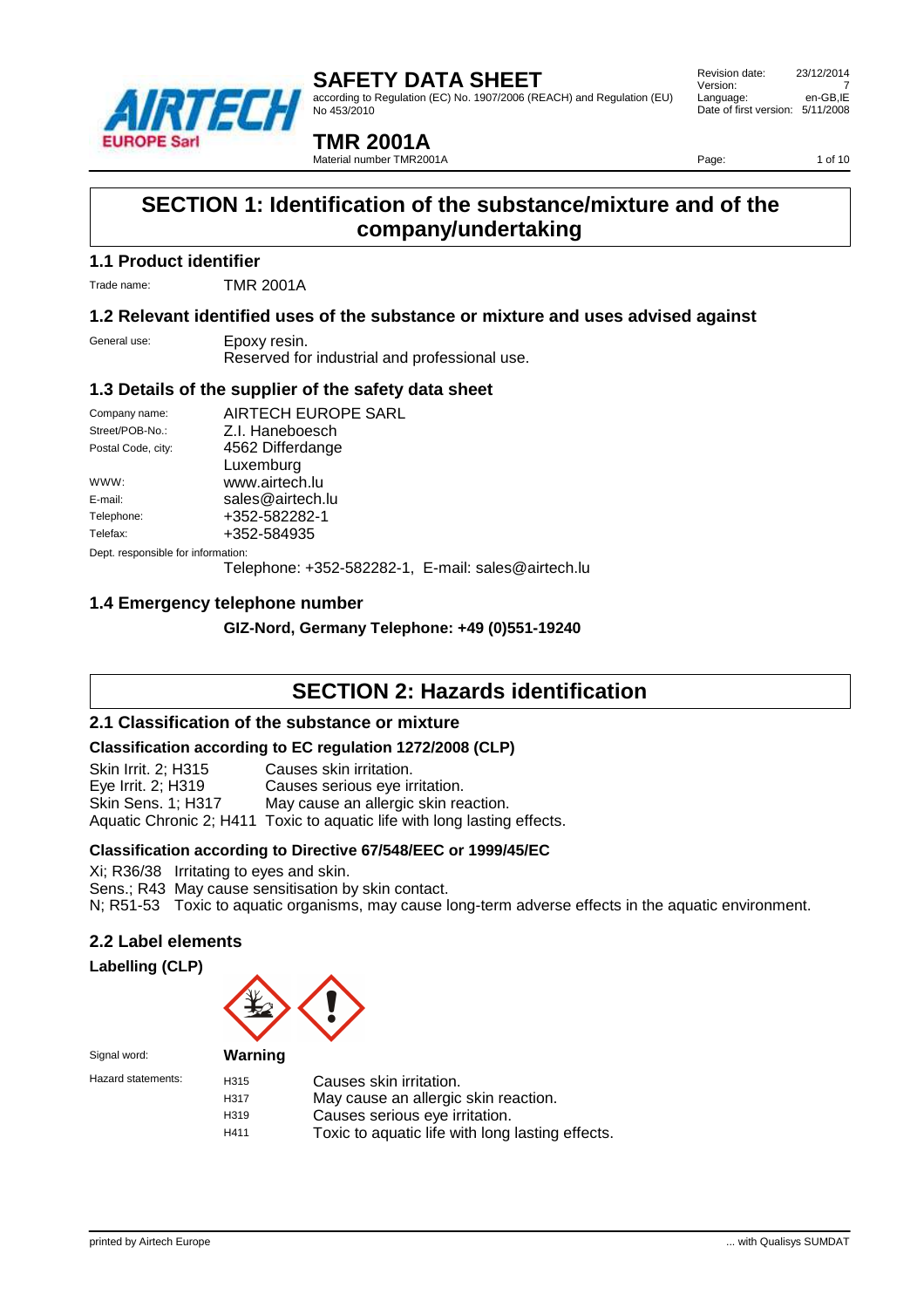

**TMR 2001A**

according to Regulation (EC) No. 1907/2006 (REACH) and Regulation (EU) No 453/2010

| Revision date:                   | 23/12/2014 |
|----------------------------------|------------|
| Version:                         |            |
| Language:                        | en-GB.IE   |
| Date of first version: 5/11/2008 |            |
|                                  |            |

|                                      |                                          | Material number TMR2001A                                                                                                                                                                                                                                             | Page: | 2 of 10 |
|--------------------------------------|------------------------------------------|----------------------------------------------------------------------------------------------------------------------------------------------------------------------------------------------------------------------------------------------------------------------|-------|---------|
| Precautionary statements:            | P261<br>P273<br>P280                     | Avoid breathing vapours.<br>Avoid release to the environment.<br>Wear protective gloves/protective clothing/eye protection/face protection.                                                                                                                          |       |         |
|                                      | P302+P352                                | IF ON SKIN: Wash with plenty of water/soap.                                                                                                                                                                                                                          |       |         |
|                                      | P305+P351+P338<br>P333+P313<br>P337+P313 | IF IN EYES: Rinse cautiously with water for several minutes. Remove contact<br>lenses, if present and easy to do. Continue rinsing.<br>If skin irritation or rash occurs: Get medical advice/attention.<br>If eye irritation persists: Get medical advice/attention. |       |         |
|                                      | P501                                     | Dispose of contents/container to hazardous or special waste collection point.                                                                                                                                                                                        |       |         |
| Labelling (67/548/EEC or 1999/45/EC) | irritant                                 | N<br>Хi<br>dangerous for the environment                                                                                                                                                                                                                             |       |         |
| R phrase(s):                         | R 36/38<br>R 43<br>R 51/53               | Irritating to eyes and skin.<br>May cause sensitisation by skin contact.<br>Toxic to aquatic organisms, may cause long-term adverse effects in the<br>aquatic environment.                                                                                           |       |         |
| S phrase(s):                         | S 24/25<br>S 37<br>S 61                  | Avoid contact with skin and eyes.<br>Wear suitable gloves.<br>Avoid release to the environment. Refer to special instructions/Safety data                                                                                                                            |       |         |

# **Special labelling**<br>Text for labelling:

Contains Bisphenol A epoxy resin, Bisphenol-F-epichlorhydrine resin and 1,4-bis(2,3-Epoxypropoxy)butane.

#### **2.3 Other hazards**

May cause respiratory irritation. May be harmful if swallowed.

### **SECTION 3: Composition / information on ingredients**

3.1 Substances: not applicable

#### **3.2 Mixtures**

Chemical characterisation: Mixture of the following listed substances with safe additions.

sheets.

Hazardous ingredients:

| Ingredient                            | Designation                               | Content    | Classification                                                                                                                                                                                      |
|---------------------------------------|-------------------------------------------|------------|-----------------------------------------------------------------------------------------------------------------------------------------------------------------------------------------------------|
| $EC$ No. -<br>CAS 25085-99-8          | <b>Bisphenol A</b><br>epoxy resin         | $>= 25 \%$ | DSD/DPD: Xi, N; R 36/38, 43, 51/53<br>CLP: Skin Irrit. 2; H315. Eye Irrit. 2; H319.<br>Skin Sens. 1; H317. Aquatic Chronic 2; H411.                                                                 |
| EC No.<br>500-006-8<br>CAS 28064-14-4 | Bisphenol-F-<br>epichlorhydrine<br>resin  | $>= 25 \%$ | DSD/DPD: Sens.; R43. N; R51-53. Xi; R36/38.<br>CLP: Skin Irrit. 2; H315. Eye Irrit. 2; H319.<br>Skin Sens. 1; H317. Aquatic Chronic 2; H411.                                                        |
| EC No.<br>219-371-7<br>CAS 2425-79-8  | $1,4-bis(2,3-$<br>Epoxypropoxy)<br>butane | $< 20 \%$  | DSD/DPD: Sens.; R43. R52-53. Xi; R36/38.<br>Xn: R20/21.<br>CLP: Acute Tox. 4; H312. Acute Tox. 4; H332.<br>Skin Irrit. 2; H315. Eye Irrit. 2; H319.<br>Skin Sens. 1; H317. Aquatic Chronic 3; H412. |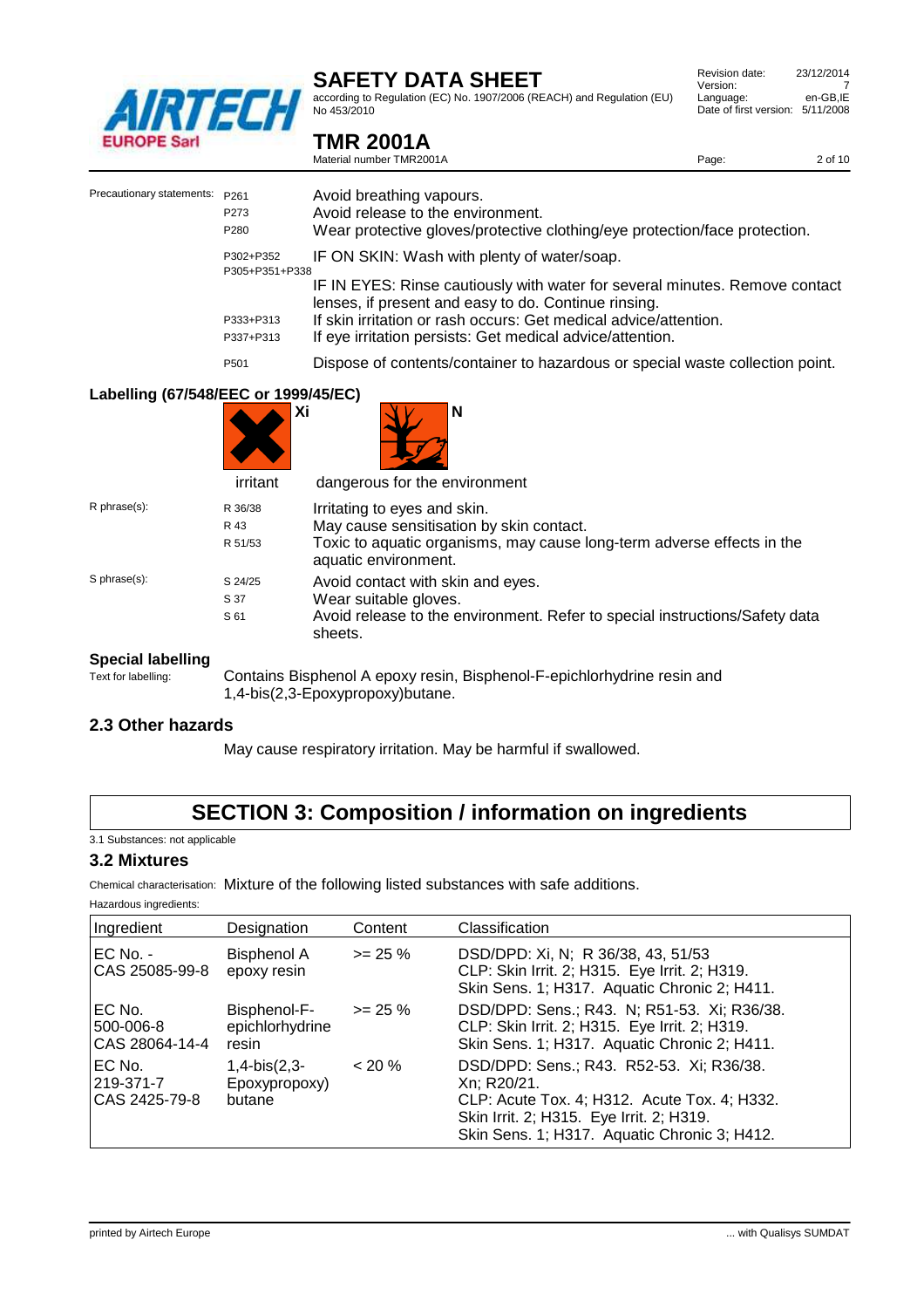

according to Regulation (EC) No. 1907/2006 (REACH) and Regulation (EU) No 453/2010

 Revision date: 23/12/2014 Version: Language: en-GB,IE Date of first version: 5/11/2008

#### **TMR 2001A**

Material number TMR2001A

Page: 3 of 10

### **SECTION 4: First aid measures**

#### **4.1 Description of first aid measures**

- In case of inhalation: Provide fresh air. In case of breathing difficulties administer oxygen. Immediately get medical attention.
- In case of skin contact: After contact with skin, wash immediately with soap and plenty of water. Take off contaminated clothing and wash it before reuse. Seek medical treatment in case of troubles.
- After eye contact: Immediately flush eyes with plenty of flowing water for 10 to 15 minutes holding eyelids apart. Subsequently consult an ophthalmologist.

After swallowing: Rinse mouth immediately and drink plenty of water. Never give anything by mouth to an unconscious person. Do not induce vomiting. Immediately get medical attention.

#### **4.2 Most important symptoms and effects, both acute and delayed**

Causes serious eye irritation. Causes skin irritation. May cause an allergic skin reaction.

#### **4.3 Indication of any immediate medical attention and special treatment needed**

Treat symptomatically.

### **SECTION 5: Firefighting measures**

#### **5.1 Extinguishing media**

#### Suitable extinguishing media:

Water fog, extinguishing powder, foam, carbon dioxide.

Extinguishing media which must not be used for safety reasons:

High power water jet.

#### **5.2 Special hazards arising from the substance or mixture**

This material is combustible, but will not ignite readily. May form dangerous gases and vapours in case of fire. Formation of numerous unknown compounds is possible. In case of fire may be liberated: Aldehydes, acids, phenols, carbon monoxide and carbon dioxide.

#### **5.3 Advice for firefighters**

Special protective equipment for firefighters:

Wear a self-contained breathing apparatus and chemical protective clothing.

Additional information: Hazchem-Code: •3Z

Seal off endangered area. Cool endangered containers with water spray and, if possible, remove from danger zone. Use water spray jet to knock down vapours. Do not inhale explosion and combustion gases. Do not allow fire water to penetrate into surface or ground water.

### **SECTION 6: Accidental release measures**

#### **6.1 Personal precautions, protective equipment and emergency procedures**

Avoid contact with skin, eyes, and clothing. Avoid the formation of aerosol. Do not breathe vapour/aerosol. Wear protective equipment. Keep away from unprotected people. Provide adequate ventilation.

#### **6.2 Environmental precautions**

Do not allow to penetrate into soil, waterbodies or drains. In case of release, notify competent authorities.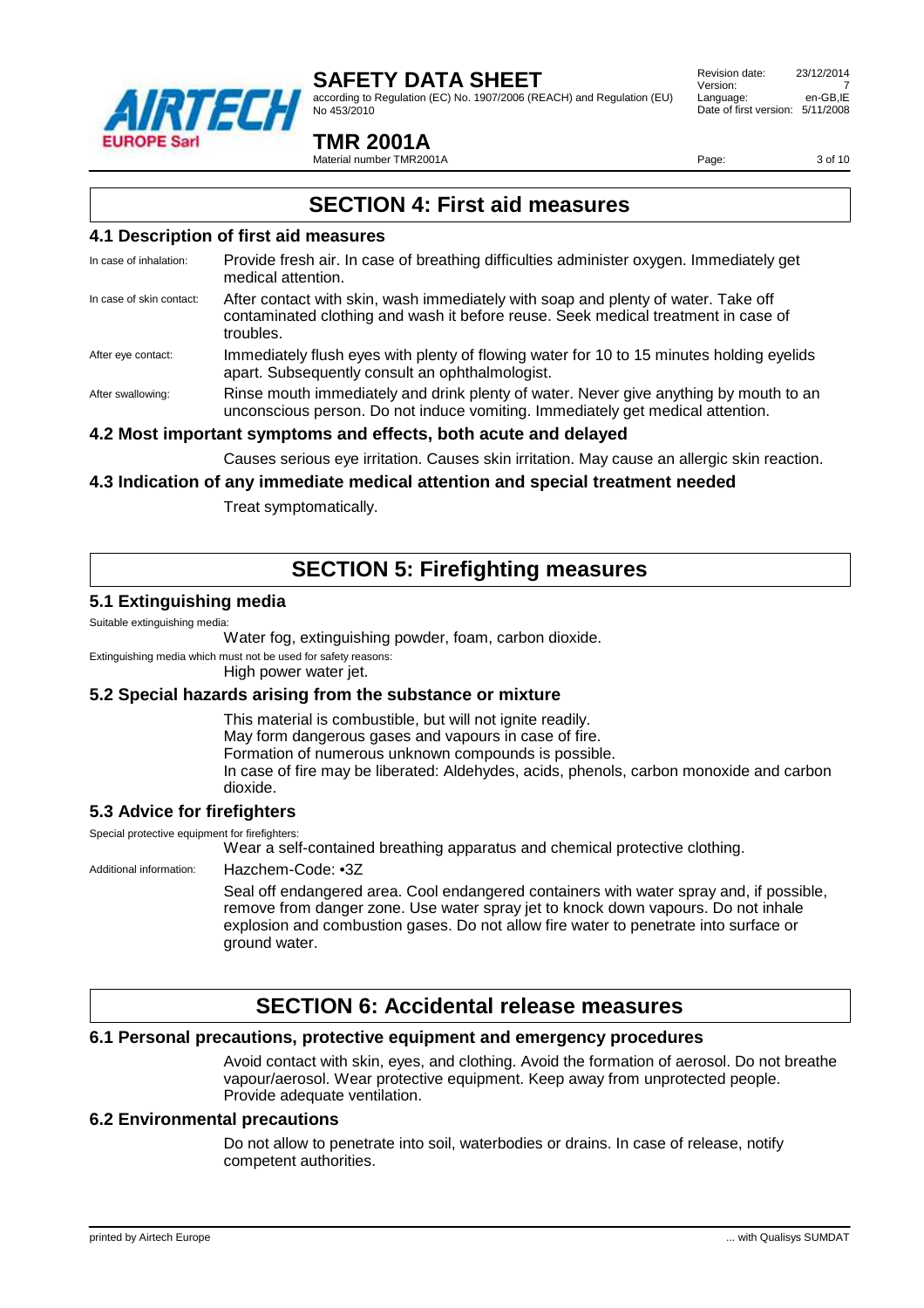

according to Regulation (EC) No. 1907/2006 (REACH) and Regulation (EU) No 453/2010

#### **TMR 2001A**

Material number TMR2001A

 Revision date: 23/12/2014 Version: 7<br>
Language: en-GB.IE Language: Date of first version: 5/11/2008

Page: 4 of 10

#### **6.3 Methods and material for containment and cleaning up**

Soak up with absorbent materials such as sand, siliceus earth, acid- or universal binder. Store in special closed containers and dispose of according to ordinance. Wash spill area with hot water.

Additional information: Special danger of slipping by leaking/spilling product.

#### **6.4 Reference to other sections**

Refer additionally to section 8 and 13.

### **SECTION 7: Handling and storage**

#### **7.1 Precautions for safe handling**

Advices on safe handling: Provide adequate ventilation, and local exhaust as needed. Avoid contact with skin, eyes, and clothing. Avoid the formation of aerosol. Do not breathe vapour/aerosol. Wear protective equipment. Handle and open container with care. When using do not eat, drink or smoke. After work, wash hands and face.

Precautions against fire and explosion:

Take standard precautions to prevent fire. Protect from excessive heat. Keep away from sources of ignition. - No smoking.

#### **7.2 Conditions for safe storage, including any incompatibilities**

| Requirements for storerooms and containers: | Keep container tightly closed in a cool, well-ventilated place. Keep container dry. Keep<br>away from heat sources, sparks and open flames. Take care when re-opening already<br>used containers. Store containers in upright position. Keep away from incompatible<br>materials. |
|---------------------------------------------|-----------------------------------------------------------------------------------------------------------------------------------------------------------------------------------------------------------------------------------------------------------------------------------|
| Hints on joint storage:                     | Incompatible materials: Strong acids, strong oxidizing agents, amines (aliphatic).                                                                                                                                                                                                |
| Storage class:                              | 10 = Combustible liquids, unless storage class 3                                                                                                                                                                                                                                  |

#### **7.3 Specific end use(s)**

No information available.

### **SECTION 8: Exposure controls/personal protection**

#### **8.1 Control parameters**

| Occupational exposure limit values: |  |
|-------------------------------------|--|
|                                     |  |

| CAS No.           | Designation | Type                                                                                                       | Limit value                                                                                                                           |
|-------------------|-------------|------------------------------------------------------------------------------------------------------------|---------------------------------------------------------------------------------------------------------------------------------------|
| 471-34-1          |             | Calcium carbonate Great Britain: WEL-TWA<br><b>Great Britain: WEL-TWA</b>                                  | 10 mg/m <sup>3</sup> (inhalable fraction)<br>4 mg/m <sup>3</sup> (respirable fraction)                                                |
| 14807-96-6 Talcum |             | <b>Great Britain: WEL-TWA</b><br>Ireland: 8 hours<br>Ireland: 8 hours                                      | 1 mg/m <sup>3</sup> (respirable fraction)<br>0.8 mg/m <sup>3</sup> (respirable fraction)<br>10 mg/m <sup>3</sup> (inhalable fraction) |
| 1333-86-4         | Carbon      | <b>Great Britain: WEL-STEL</b><br><b>Great Britain: WEL-TWA</b><br>Ireland: 15 minutes<br>Ireland: 8 hours | $7 \text{ mg/m}^3$<br>$3.5 \text{ mg/m}^3$<br>$7 \text{ mg/m}^3$<br>$3.5 \text{ mg/m}^3$                                              |

#### **8.2 Exposure controls**

Provide adequate ventilation, and local exhaust as needed.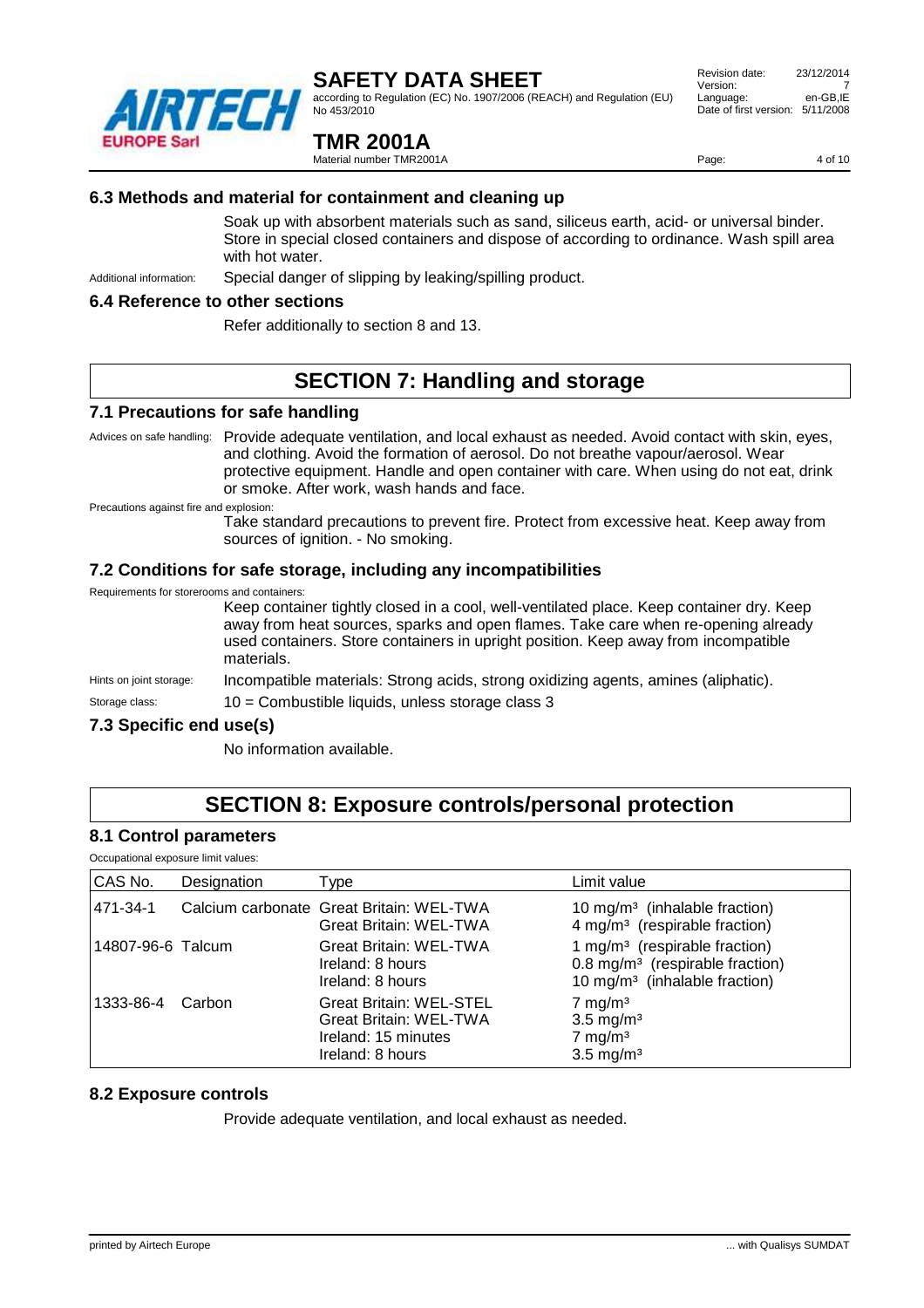

**TMR 2001A** Material number TMR2001A

according to Regulation (EC) No. 1907/2006 (REACH) and Regulation (EU) No 453/2010

#### Revision date: 23/12/2014 Version: 7<br>
Language: en-GB.IE Language: Date of first version: 5/11/2008

Page: 5 of 10

#### **Personal protection equipment**

#### **Occupational exposure controls**

| Respiratory protection:                  | Use a breathing protection against vapours/aerosol.                                                                                                                                                                                              |
|------------------------------------------|--------------------------------------------------------------------------------------------------------------------------------------------------------------------------------------------------------------------------------------------------|
|                                          | Recommended: Use filter type A (= against vapours of organic substances) according to                                                                                                                                                            |
|                                          | EN 14387.                                                                                                                                                                                                                                        |
|                                          | The filter class must be suitable for the maximum contaminant concentration<br>(gas/vapour/aerosol/particulates) that may arise when handling the product. If the<br>concentration is exceeded, self-contained breathing apparatus must be used. |
| Hand protection:                         | Protective gloves according to EN 374.                                                                                                                                                                                                           |
|                                          | Glove material: Nitrile rubber or neoprene.                                                                                                                                                                                                      |
|                                          | Observe glove manufacturer's instructions concerning penetrability and breakthrough time.                                                                                                                                                        |
| Eye protection:                          | Tightly sealed goggles according to EN 166                                                                                                                                                                                                       |
| Body protection:                         | Wear suitable protective clothing.                                                                                                                                                                                                               |
| General protection and hygiene measures: |                                                                                                                                                                                                                                                  |
|                                          | Avoid contact with skin, eyes, and clothing. Take off contaminated clothing and wash it                                                                                                                                                          |
|                                          | before reuse. Do not breathe vapour/aerosol. Eye wash facility must be provided. When<br>using do not eat, drink or smoke.                                                                                                                       |

Wash hands before breaks and after work.

### **SECTION 9: Physical and chemical properties**

### **9.1 Information on basic physical and chemical properties**

| Appearance:                              | Form: liquid<br>Colour: black                              |
|------------------------------------------|------------------------------------------------------------|
| Odour:                                   | pleasant odour                                             |
| Odour threshold:                         | no data available                                          |
| pH value:                                | neutral                                                    |
| Melting point/freezing point:            | no data available                                          |
| Initial boiling point and boiling range: | no data available                                          |
| Flash point/flash point range:           | $>176$ °C                                                  |
| Evaporation rate:                        | no data available                                          |
| Flammability:                            | This material is combustible, but will not ignite readily. |
| Explosive properties:                    | no data available                                          |
| Explosion limits:                        | no data available                                          |
| Vapour pressure:                         | negligible                                                 |
| Vapour density:                          | no data available                                          |
| Density:                                 | 1.04 $g/mL$                                                |
| Solubility:                              | no data available                                          |
| Partition coefficient: n-octanol/water:  | no data available                                          |
| Auto-ignition temperature:               | no data available                                          |
| Thermal decomposition:                   | no data available                                          |
| Viscosity, dynamic:                      | no data available                                          |
| Explosive properties:                    | no data available                                          |
| Oxidizing characteristics:               | no data available                                          |

#### **9.2 Other information**

Additional information: no data available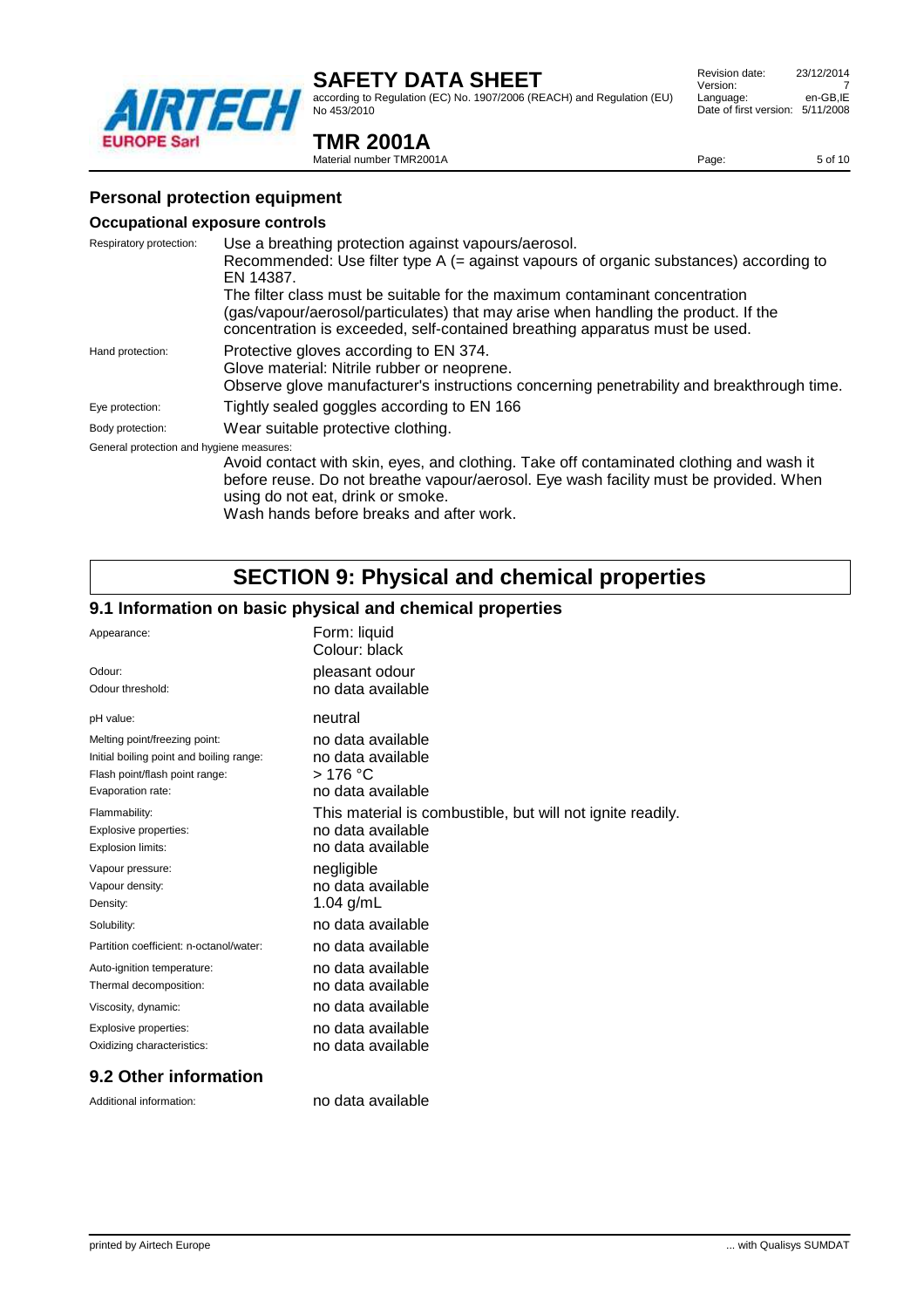

according to Regulation (EC) No. 1907/2006 (REACH) and Regulation (EU) No 453/2010

 Revision date: 23/12/2014 Version: 7<br>
Language: en-GB.IE Language: Date of first version: 5/11/2008

#### **TMR 2001A**

Material number TMR2001A

Page: 6 of 10

### **SECTION 10: Stability and reactivity**

#### **10.1 Reactivity**

See section: Possibility of hazardous reactions

#### **10.2 Chemical stability**

Stable under recommended storage conditions.

#### **10.3 Possibility of hazardous reactions**

No hazardous reaction when handled and stored according to provisions.

#### **10.4 Conditions to avoid**

Keep away from heat.

#### **10.5 Incompatible materials**

Strong acids, bases, oxidizing agents.

#### **10.6 Hazardous decomposition products**

In case of fire may be liberated: aldehyde, acids, phenols, carbon monoxide and carbon dioxide. Formation of numerous unknown compounds is possible. Thermal decomposition: no data available

### **SECTION 11: Toxicological information**

#### **11.1 Information on toxicological effects**

| Toxicological effects: | Acute toxicity (oral): Lack of data.                                                                                                   |
|------------------------|----------------------------------------------------------------------------------------------------------------------------------------|
|                        | Acute toxicity (dermal): Lack of data.                                                                                                 |
|                        | Acute toxicity (inhalative): Lack of data.                                                                                             |
|                        | Skin corrosion/irritation: Skin Irrit. 2; H315 = Causes skin irritation.                                                               |
|                        | The product has not been tested. The statement is derived from the properties of the<br>single components.                             |
|                        | Eye damage/irritation: Eye Irrit. 2; H319 = Causes serious eye irritation.                                                             |
|                        | The product has not been tested. The statement is derived from the properties of the<br>single components.                             |
|                        | Sensitisation to the respiratory tract: Lack of data.                                                                                  |
|                        | Skin sensitisation: Skin Sens. 1; H317 = May cause an allergic skin reaction.                                                          |
|                        | The product has not been tested. The statement is derived from the properties of the<br>single components.                             |
|                        | Germ cell mutagenicity/Genotoxicity: Lack of data.                                                                                     |
|                        | Carcinogenicity: Lack of data.                                                                                                         |
|                        | Reproductive toxicity: Lack of data.                                                                                                   |
|                        | Effects on or via lactation: Lack of data.                                                                                             |
|                        | Specific target organ toxicity (single exposure): Lack of data.                                                                        |
|                        | Specific target organ toxicity (repeated exposure): Lack of data.                                                                      |
|                        | Aspiration hazard: Lack of data.                                                                                                       |
| Other information:     | Pre-existing skin and respiratory conditions including dermatitis, asthma and chronic lung<br>disease might be aggravated by exposure. |
|                        |                                                                                                                                        |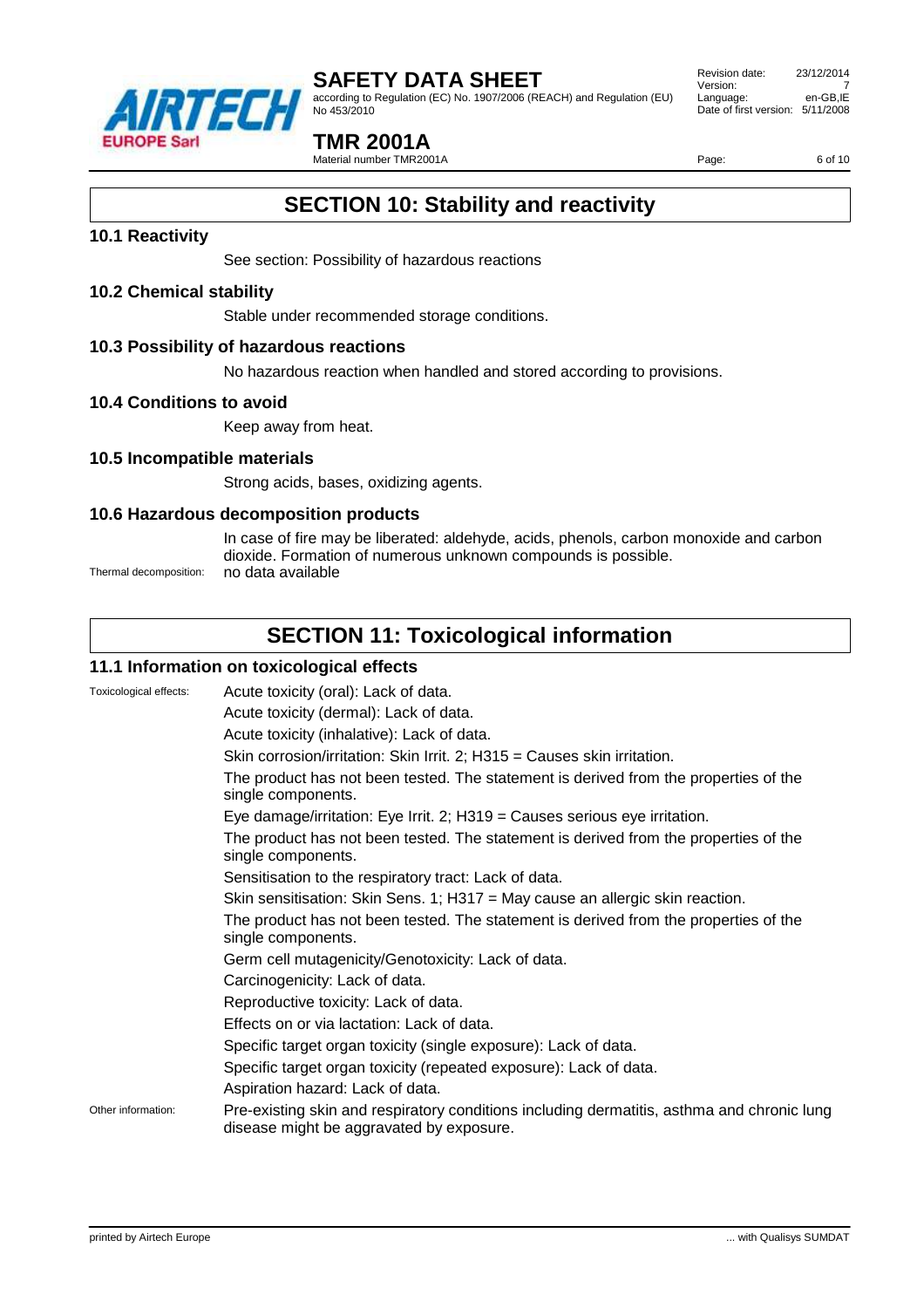

according to Regulation (EC) No. 1907/2006 (REACH) and Regulation (EU) No 453/2010

### **TMR 2001A**

Material number TMR2001A

Page: 7 of 10

#### **Symptoms**

In case of inhalation: May cause respiratory irritation. In case of ingestion: May be harmful if swallowed. After eye contact: Upon direct contact with eyes may cause burning, tearing, redness.

### **SECTION 12: Ecological information**

#### **12.1 Toxicity**

Aquatic toxicity: The product has not been tested. The statement is derived from the properties of the single components.

Toxic to aquatic life with long lasting effects.

#### **12.2. Persistence and degradability**

Further details: no data available

#### **12.3 Bioaccumulative potential**

Partition coefficient: n-octanol/water:

no data available

#### **12.4 Mobility in soil**

no data available

#### **12.5 Results of PBT and vPvB assessment**

no data available

#### **12.6 Other adverse effects**

General information: Do not allow to penetrate into soil, waterbodies or drains.

### **SECTION 13: Disposal considerations**

#### **13.1 Waste treatment methods**

#### **Product**

Waste key number:  $080409^*$  = Waste adhesives and sealants containing organic solvents or other dangerous substances.  $MFSU =$  manufacture, formulation, supply and use \* = Evidence for disposal must be provided. Recommendation: Incinerate as hazardous waste according to applicable local, state, and federal regulations.

#### **Contaminated packaging**

Recommendation: Empty carefully and completely, if possible. Dispose of waste according to applicable legislation. Handle contaminated packages in the same way as the substance itself. Do not remove label until container is thoroughly cleaned. Non-contaminated packages may be recycled.

### **SECTION 14: Transport information**

#### **14.1 UN number**

ADR/RID, IMDG, IATA: 3082

#### **14.2 UN proper shipping name**

ADR/RID, IMDG, IATA: UN 3082, ENVIRONMENTALLY HAZARDOUS SUBSTANCE, LIQUID, N.O.S. (Bisphenol A epoxy resin, Bisphenol-F-epichlorhydrine resin.)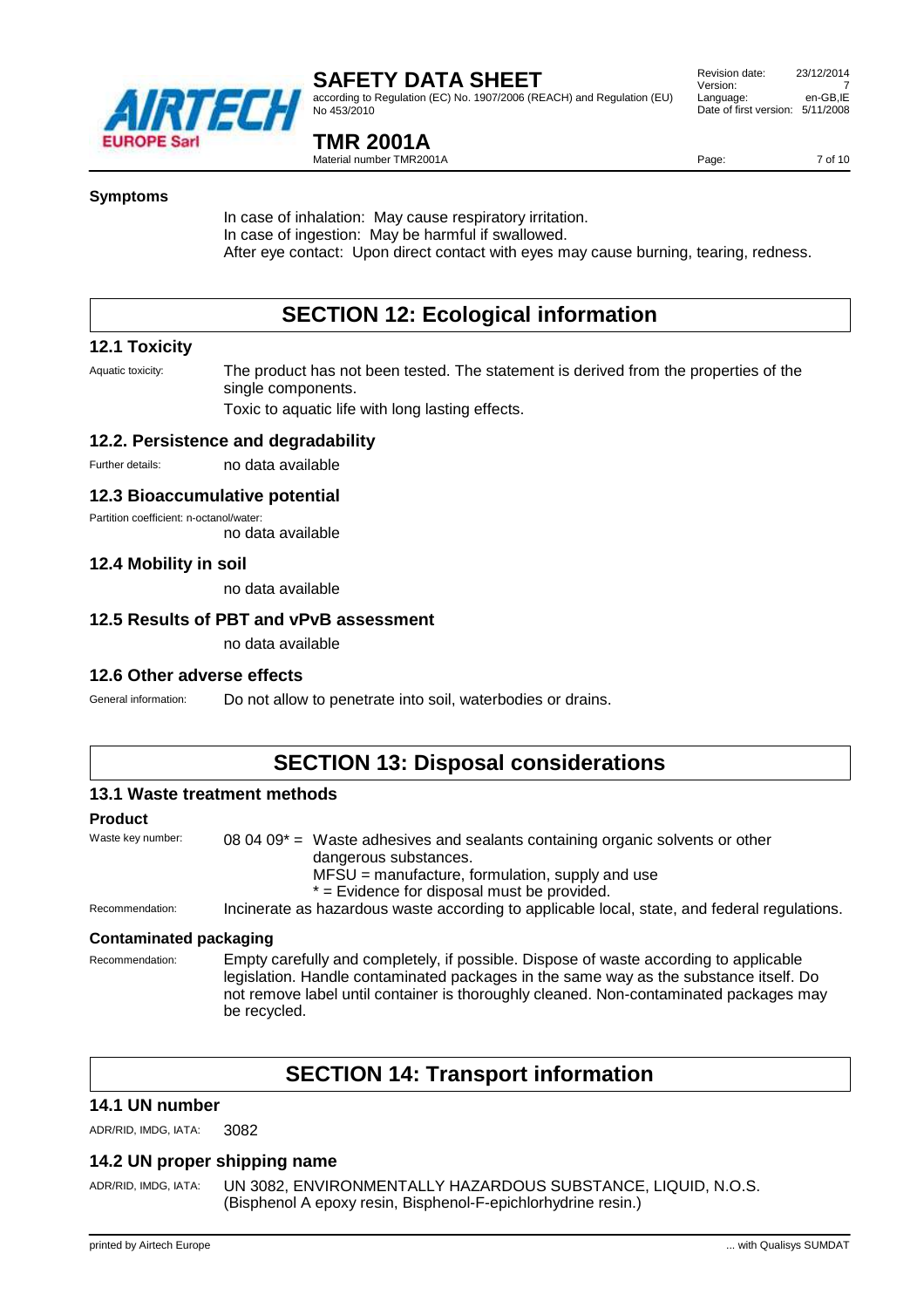

according to Regulation (EC) No. 1907/2006 (REACH) and Regulation (EU) No 453/2010

| Revision date:         | 23/12/2014 |
|------------------------|------------|
| Version:               |            |
| Language:              | en-GB.IE   |
| Date of first version: | 5/11/2008  |

### **TMR 2001A**

Material number TMR2001A

Page: 8 of 10

#### **14.3 Transport hazard class(es)**

| ADR/RID: | Class 9, Code: M6  |
|----------|--------------------|
| IMDG:    | Class 9, Subrisk - |
| IATA:    | Class 9            |

#### **14.4 Packing group**

ADR/RID, IMDG, IATA: **III** 

#### **14.5 Environmental hazards**

Marine pollutant: Yes

#### **14.6 Special precautions for user**

#### **Land transport (ADR/RID)**

| Warning board:                                   | ADR/RID: Kemmler-number 90, UN number 3082 |
|--------------------------------------------------|--------------------------------------------|
| Hazard label:                                    | 9                                          |
| Special provisions:                              | 274 335 601                                |
| Limited quantities:                              | 5 L                                        |
| EQ:                                              | E1                                         |
| Contaminated packaging - Instructions:           | P001 IBC03 LP01 R001                       |
| Contaminated packaging - Special provisions: PP1 |                                            |
| Special provisions for packing together:         | MP19                                       |
| Portable tanks - Instructions:                   | Τ4                                         |
| Portable tanks - Special provisions:             | TP1 TP29                                   |
| Tank coding:                                     | LGBV                                       |
| Tunnel restriction code:                         | E                                          |

#### **Sea transport (IMDG)**

| EmS:                                   | F-A, S-F    |
|----------------------------------------|-------------|
| Special provisions:                    | 274, 335    |
| Limited quantities:                    | 5 L         |
| EQ:                                    | F1          |
| Contaminated packaging - Instructions: | P001, LP01  |
| Contaminated packaging - Provisions:   | PP1         |
| <b>IBC</b> - Instructions:             | IBC03       |
| <b>IBC - Provisions:</b>               |             |
| Tank instructions - IMO:               |             |
| Tank instructions - UN:                | T4          |
| Tank instructions - Provisions:        | TP2, TP29   |
| Stowage and segregation:               | Category A. |
| Properties and observations:           |             |
|                                        |             |

#### **Air transport (IATA)**

| Hazard:               | Mi: |
|-----------------------|-----|
| EQ:                   | E1  |
| Passenger Ltd.Qty.:   | Pа  |
| Passenger:            | Pа  |
| Cargo:                | Pа  |
| Special Provisioning: | A9  |
| ERG:                  | 9I. |
|                       |     |

Miscellaneous<br>E1 Pack.Instr. Y964 - Max. Net Qty/Pkg. 30 kg G Pack.Instr. 964 - Max. Net Qty/Pkg. 450 L Pack.Instr. 964 - Max. Net Qty/Pkg. 450 L A97 A158<br>9L





# **14.7 Transport in bulk according to Annex II of MARPOL 73/78 and the IBC Code**

no data available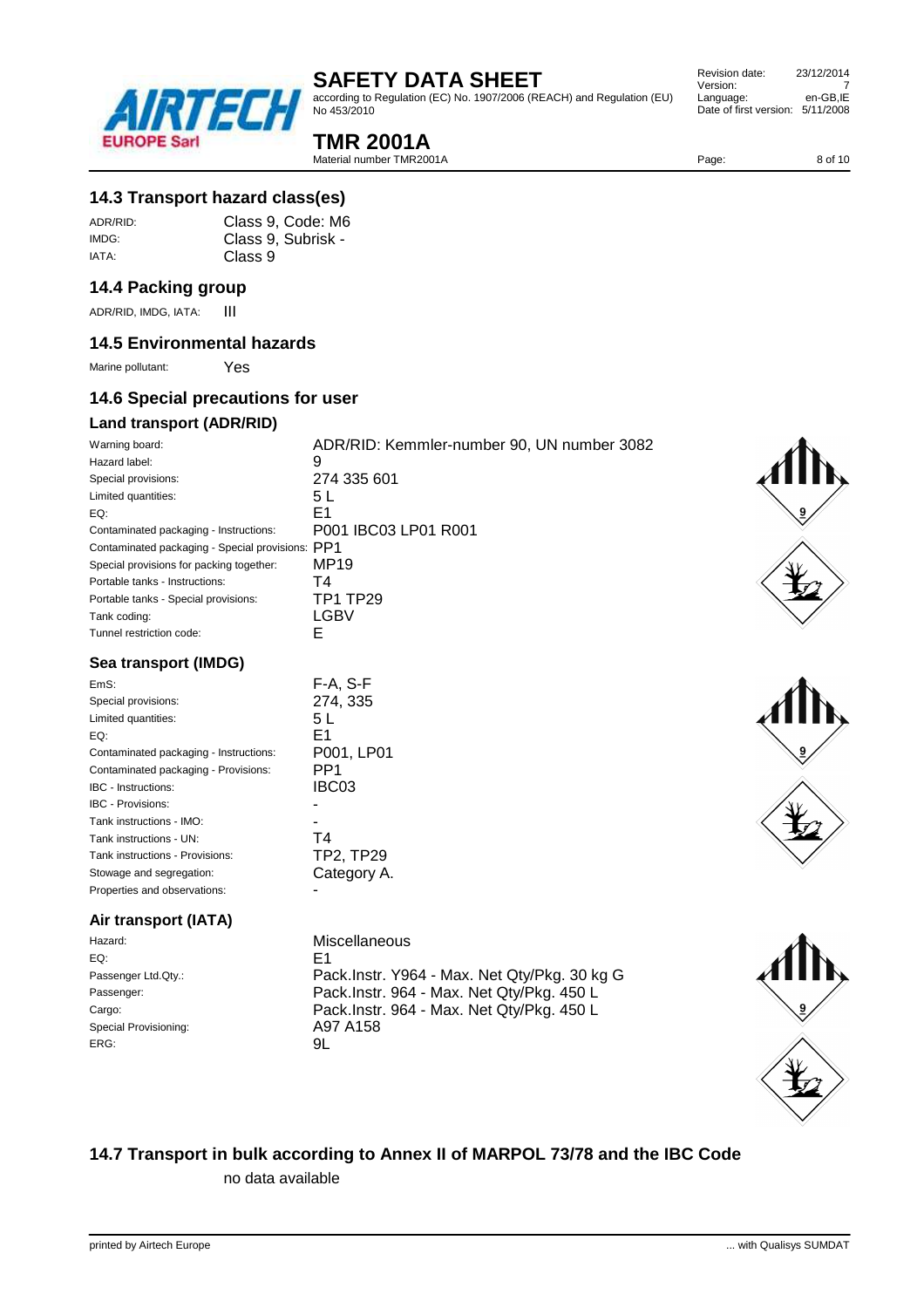

according to Regulation (EC) No. 1907/2006 (REACH) and Regulation (EU) No 453/2010

 Revision date: 23/12/2014 Version: 7<br>
Language: en-GB.IE Language: Date of first version: 5/11/2008

#### **TMR 2001A**

Material number TMR2001A

Page: 9 of 10

## **SECTION 15: Regulatory information**

#### **15.1 Safety, health and environmental regulations/legislation specific for the substance or mixture**

**National regulations - Great Britain**

Hazchem-Code: •37

#### **National regulations - EC member states**

#### **Labelling of packaging with <= 125mL content**



| Signal word:                 |                |
|------------------------------|----------------|
| Hazard statements:           | HЗ             |
| Precautionary statements: P2 |                |
|                              | P <sub>2</sub> |
|                              |                |

17 May cause an allergic skin reaction. <sup>261</sup> Precautional Avoid breathing vapours. 80 Wear protective gloves/protective clothing/eye protection/face protection. P302+P352 IF ON SKIN: Wash with plenty of water/soap. P333+P313 If skin irritation or rash occurs: Get medical advice/attention.

#### **15.2 Chemical Safety Assessment**

For this mixture a chemical safety assessment is not required.

### **SECTION 16: Other information**

#### **Further information**

Wording of the H-phrases under paragraph 2 and 3:

| $H312$ = Harmful in contact with skin. |  |  |  |
|----------------------------------------|--|--|--|
|                                        |  |  |  |

- H315 = Causes skin irritation.
- H317 = May cause an allergic skin reaction.
- H319 = Causes serious eye irritation.
- H332 = Harmful if inhaled.
- H411 = Toxic to aquatic life with long lasting effects.
- H412 = Harmful to aquatic life with long lasting effects.

Wording of the R-phrases under section 2 and 3:

- R 20/21 = Harmful by inhalation and in contact with skin.
- R 36/38 = Irritating to eyes and skin.
	- R 43 = May cause sensitisation by skin contact.

R 51/53 = Toxic to aquatic organisms, may cause long-term adverse effects in the aquatic environment.

R 52/53 = Harmful to aquatic organisms, may cause long-term adverse effects in the aquatic environment.

Reason of change: Changes in section 7, 10: General revision

#### **Department issuing data sheet**

Contact person: see section 1: Dept. responsible for information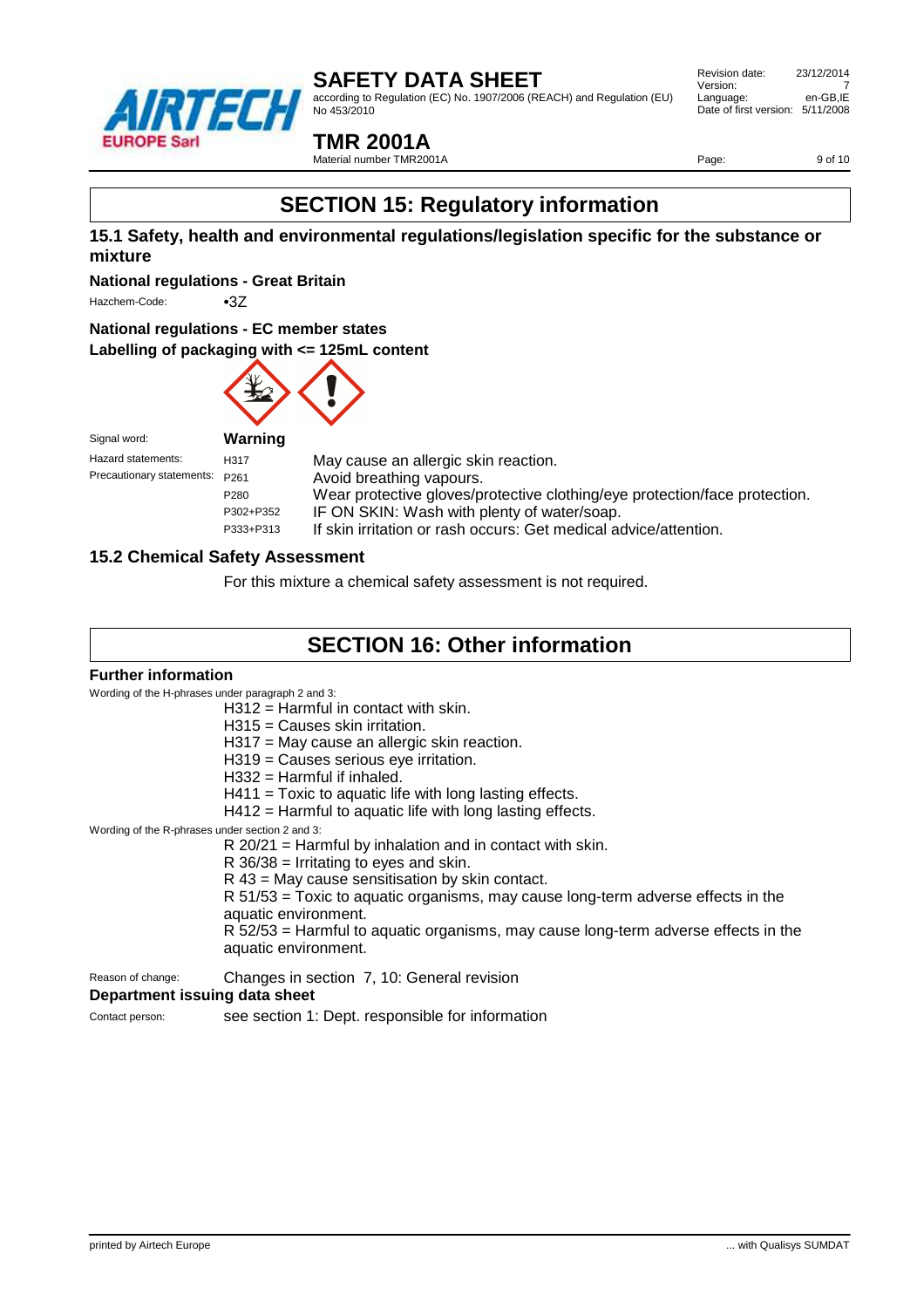according to Regulation (EC) No. 1907/2006 (REACH) and Regulation (EU) No 453/2010

| Revision date:                   | 23/12/2014 |
|----------------------------------|------------|
| Version:                         |            |
| Language:                        | en-GB.IE   |
| Date of first version: 5/11/2008 |            |
|                                  |            |



**TMR 2001A** Material number TMR2001A

Page: 10 of 10

For abbreviations and acronyms, see: ECHA Guidance on information requirements and chemical safety assessment, chapter R.20 (Table of terms and abbreviations).

This data sheet cannot cover all possible situations which the user may experience during processing. Each aspect of your operation should be examined to determine if, and which additional precautions may be necessary. All health and safety information contained in this data sheet should be provided to your employees and customers. It is your responsibility to develop appropriate workplace instructions and training programmes for employees.

As the conditions and methods of use are beyond our control, we do not assume any responsibility and expressly disclaim any liability for any use of this product. The information supplied on this safety data sheet complies with our current level of knowledge as well as with national and EU regulations. All statements or suggestions are made without warranty, expressed or implied, regarding accuracy of information, the hazards connected with the use of the product or the results to be obtained from the use thereof.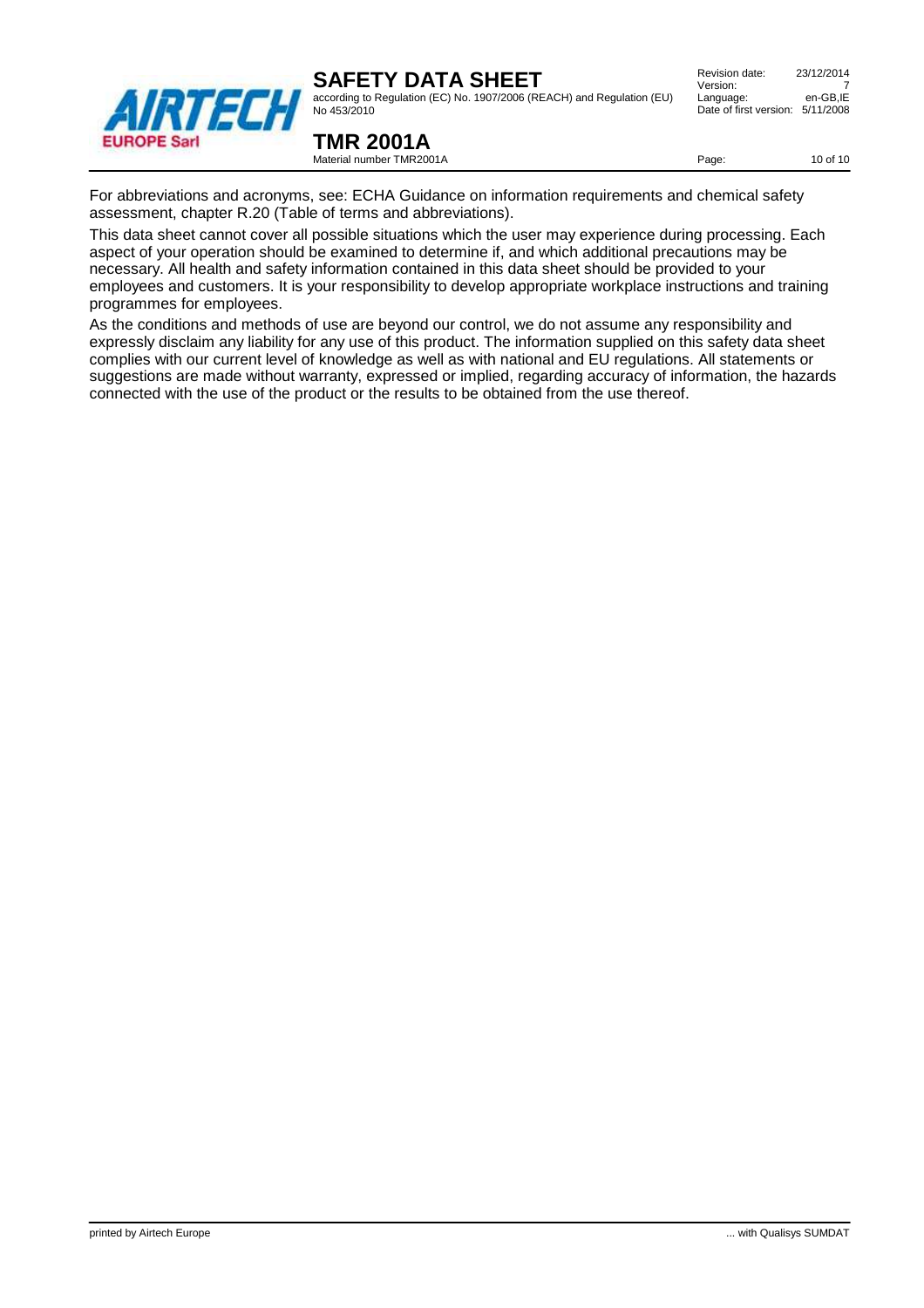

according to Regulation (EC) No. 1907/2006 (REACH) and Regulation (EU) No 453/2010

 Revision date: 23/12/2014 Version: 9<br>
Language: en-GB.IE Language: Date of first version: 5/11/2008

**TMH 2001B**

Material number TMH2001B

Page: 1 of 11

### **SECTION 1: Identification of the substance/mixture and of the company/undertaking**

#### **1.1 Product identifier**

Trade name: TMH 2001B

#### **1.2 Relevant identified uses of the substance or mixture and uses advised against**

General use: Curing agent for TMR 2001A. Reserved for industrial and professional use.

#### **1.3 Details of the supplier of the safety data sheet**

| Company name:                      | AIRTECH EUROPE SARL                                |
|------------------------------------|----------------------------------------------------|
|                                    |                                                    |
| Street/POB-No.:                    | Z.I. Haneboesch                                    |
| Postal Code, city:                 | 4562 Differdange                                   |
|                                    | Luxemburg                                          |
| WWW:                               | www.airtech.lu                                     |
| E-mail:                            | sales@airtech.lu                                   |
| Telephone:                         | +352-582282-1                                      |
| Telefax:                           | +352-584935                                        |
| Dept. responsible for information: |                                                    |
|                                    | Telephone: +352-582282-1, E-mail: sales@airtech.lu |

### **1.4 Emergency telephone number**

**GIZ-Nord, Germany Telephone: +49 (0)551-19240**

### **SECTION 2: Hazards identification**

#### **2.1 Classification of the substance or mixture**

#### **Classification according to EC regulation 1272/2008 (CLP)**

| Acute Tox. 4; H302<br>Acute Tox. 4; H312<br>Acute Tox. 4; H332<br>Skin Corr. 1B; H314<br>Skin Sens. 1; H317<br>Repr. 2; H361f | Harmful if swallowed.<br>Harmful in contact with skin.<br>Harmful if inhaled.<br>Causes severe skin burns and eye damage.<br>May cause an allergic skin reaction.<br>Suspected of damaging fertility.<br>Aquatic Chronic 2; H411 Toxic to aquatic life with long lasting effects. |
|-------------------------------------------------------------------------------------------------------------------------------|-----------------------------------------------------------------------------------------------------------------------------------------------------------------------------------------------------------------------------------------------------------------------------------|
|                                                                                                                               |                                                                                                                                                                                                                                                                                   |

#### **Classification according to Directive 67/548/EEC or 1999/45/EC**

|               | Repr. Cat. 3; R63 Possible risk of harm to the unborn child.                                   |
|---------------|------------------------------------------------------------------------------------------------|
| C: R34        | Causes burns.                                                                                  |
| Xn; R20/21/22 | Harmful by inhalation, in contact with skin and if swallowed.                                  |
| Sens.: R43    | May cause sensitisation by skin contact.                                                       |
| N: R51-53     | Toxic to aquatic organisms, may cause long-term adverse effects in the aquatic<br>environment. |

#### **2.2 Label elements**





Signal word: **Danger**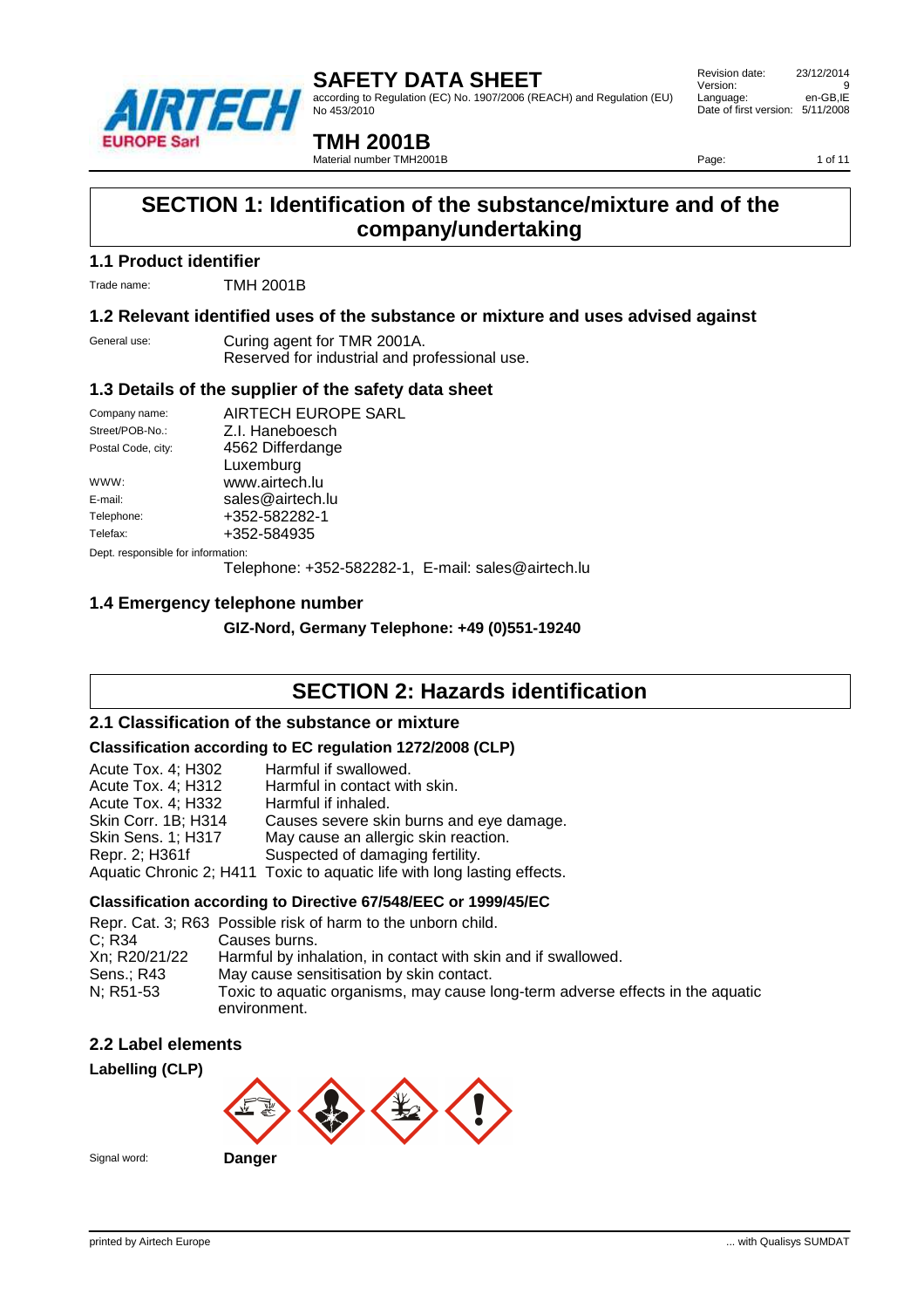

**TMH 2001B** Material number TMH2001B

according to Regulation (EC) No. 1907/2006 (REACH) and Regulation (EU) No 453/2010

| Revision date:         | 23/12/2014 |
|------------------------|------------|
| Version:               | 9          |
| Language:              | en-GB.IE   |
| Date of first version: | 5/11/2008  |
|                        |            |

|  | Date of |
|--|---------|
|  |         |
|  |         |

| Version:                         | 9        |
|----------------------------------|----------|
| Language:                        | en-GB,IE |
| Date of first version: 5/11/2008 |          |
|                                  |          |

|                           |                  | Material number TMH2001B                                                                   | Page: | 2 of 11 |
|---------------------------|------------------|--------------------------------------------------------------------------------------------|-------|---------|
| Hazard statements:        | H302             | Harmful if swallowed.                                                                      |       |         |
|                           | H312             | Harmful in contact with skin.                                                              |       |         |
|                           | H314             | Causes severe skin burns and eye damage.                                                   |       |         |
|                           | H317             | May cause an allergic skin reaction.                                                       |       |         |
|                           | H332             | Harmful if inhaled.                                                                        |       |         |
|                           | H361f            | Suspected of damaging fertility.                                                           |       |         |
|                           | H411             | Toxic to aquatic life with long lasting effects.                                           |       |         |
| Precautionary statements: | P <sub>201</sub> | Obtain special instructions before use.                                                    |       |         |
|                           | P <sub>260</sub> | Do not breathe vapours.                                                                    |       |         |
|                           | P <sub>271</sub> | Use only outdoors or in a well-ventilated area.                                            |       |         |
|                           | P273             | Avoid release to the environment.                                                          |       |         |
|                           | <b>DOOO</b>      | <u> 10 la avenda ativa elava algunta ativa elathin algun musta ating linna musta ating</u> |       |         |

P280 Wear protective gloves/protective clothing/eye protection/face protection. P303+P361+P353

- IF ON SKIN (or hair): Remove/Take off immediately all contaminated clothing. Rinse skin with water/shower. P310 Immediately call a POISON CENTER/doctor.
- P405 Store locked up.

### **Labelling (67/548/EEC or 1999/45/EC)**

| <b>Labcinity (0770-LLO 01 1999/FOLD)</b> |                                                      |                                                                                                                                                                                                                                                                                                                                                                                                       |  |  |
|------------------------------------------|------------------------------------------------------|-------------------------------------------------------------------------------------------------------------------------------------------------------------------------------------------------------------------------------------------------------------------------------------------------------------------------------------------------------------------------------------------------------|--|--|
|                                          | C                                                    | N                                                                                                                                                                                                                                                                                                                                                                                                     |  |  |
|                                          | corrosive                                            | dangerous for the environment                                                                                                                                                                                                                                                                                                                                                                         |  |  |
| R phrase(s):                             | R 20/21/22<br>R 34                                   | Harmful by inhalation, in contact with skin and if swallowed.<br>Causes burns.                                                                                                                                                                                                                                                                                                                        |  |  |
|                                          | R 51/53                                              | Toxic to aquatic organisms, may cause long-term adverse effects in the<br>aquatic environment.                                                                                                                                                                                                                                                                                                        |  |  |
| S phrase(s):                             | S <sub>1</sub><br>S 26<br>S 36/37/39<br>S 45<br>S 61 | Keep locked up.<br>In case of contact with eyes, rinse immediately with plenty of water and<br>seek medical advice.<br>Wear suitable protective clothing, gloves and eye/face protection.<br>In case of accident or if you feel unwell, seek medical advice immediately<br>(show the label where possible).<br>Avoid release to the environment. Refer to special instructions/Safety data<br>sheets. |  |  |
|                                          | R 43<br>R 63                                         | May cause sensitisation by skin contact.<br>Possible risk of harm to the unborn child.                                                                                                                                                                                                                                                                                                                |  |  |

# **Special labelling**<br>Text for labelling:

Contains m-Phenylenebis(methylamine), Bisphenol A epoxy resin, triethylentetramine, 4,4'-Isopropylidenediphenol.

Restricted to professional users.

#### **2.3 Other hazards**

Special danger of slipping by leaking/spilling product.

## **SECTION 3: Composition / information on ingredients**

### **3.2 Mixtures**

3.1 Substances: not applicable

Chemical characterisation: Amine adduct with epoxy resin.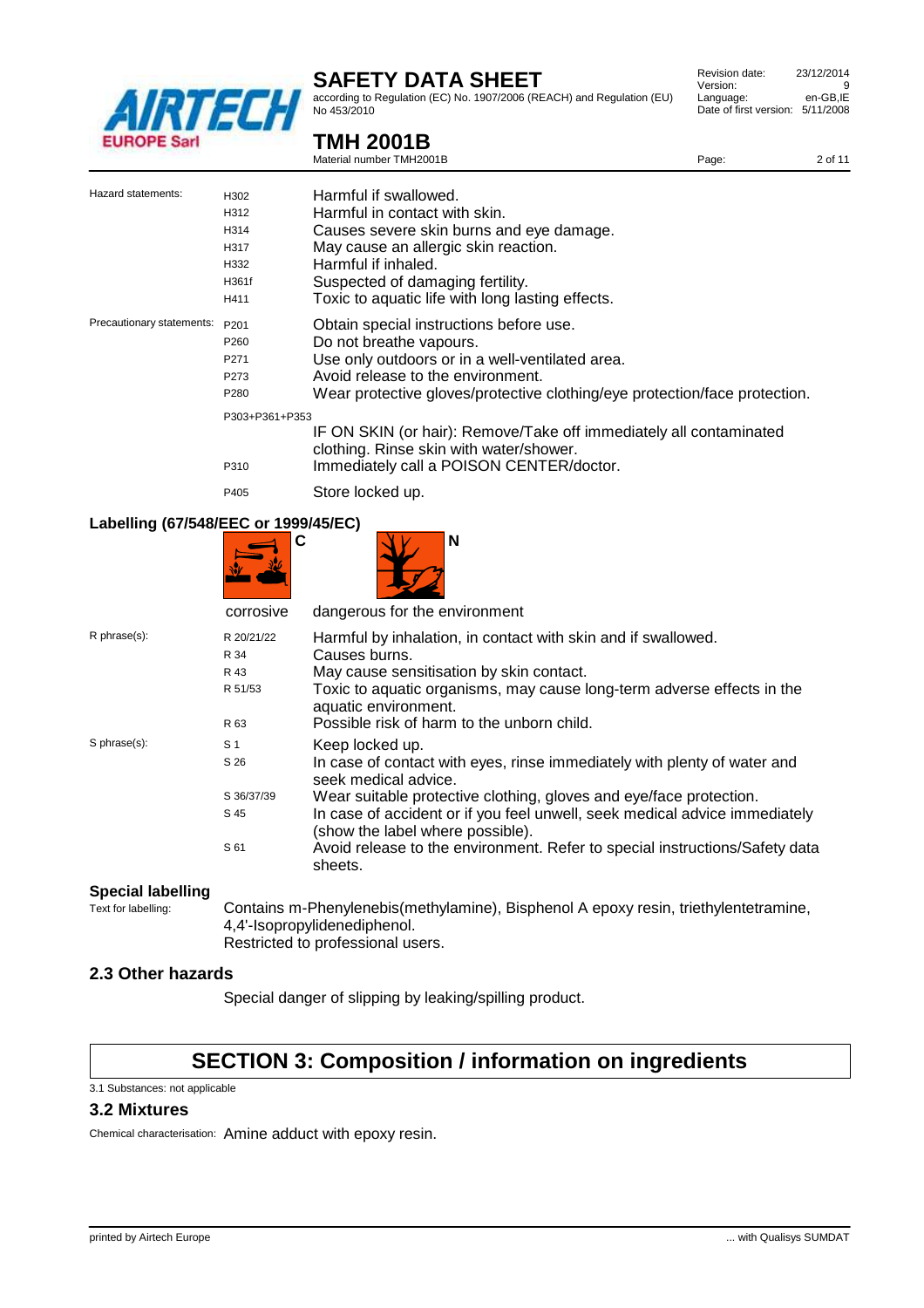

according to Regulation (EC) No. 1907/2006 (REACH) and Regulation (EU) No 453/2010

 Revision date: 23/12/2014 Version: 9<br>
Language: en-GB.IE Language: Date of first version: 5/11/2008

### **TMH 2001B**

Material number TMH2001B

Page: 3 of 11

| Hazardous ingredients:            |                                        |           |                                                                                                                                                                             |
|-----------------------------------|----------------------------------------|-----------|-----------------------------------------------------------------------------------------------------------------------------------------------------------------------------|
| Ingredient                        | Designation                            | Content   | Classification                                                                                                                                                              |
| EC No. 216-032-5<br>CAS 1477-55-0 | m-Phenylenebis<br>(methylamine)        | <60%      | DSD/DPD: C; R34. Sens.; R43. R52-53.<br>Xn; R20/22.<br>CLP: Acute Tox. 4; H302.<br>Acute Tox. 4; H332. Skin Corr. 1B; H314.<br>Skin Sens. 1; H317. Aquatic Chronic 3; H412. |
| $EC$ No. -<br>CAS 25085-99-8      | Bisphenol A epoxy resin                | $< 40 \%$ | DSD/DPD: Xi, N; R 36/38, 43, 51/53<br>CLP: Skin Irrit. 2; H315. Eye Irrit. 2; H319.<br>Skin Sens. 1; H317. Aquatic Chronic 2; H411.                                         |
| EC No. 210-484-7<br>CAS 616-47-7  | 1-Methylimidazole                      | $< 25 \%$ | DSD/DPD: C; R34. Xn; R21/22.<br>CLP: Acute Tox. 4; H302.<br>Acute Tox. 4; H312. Skin Corr. 1B; H314.                                                                        |
| EC No. 211-776-7<br>CAS 694-83-7  | Cyclohex-1,2-ylenediamine $<$ 10 %     |           | DSD/DPD: C; R35. Xi; R37. Xn; R20/21/22.<br>CLP: Acute Tox. 4; H302.<br>Acute Tox. 4; H312. Acute Tox. 4; H332.<br>Skin Corr. 1A; H314. STOT SE 3; H335.                    |
| EC No. 203-950-6<br>CAS 112-24-3  | Triethylentetramine                    | $< 10 \%$ | DSD/DPD: Xn; R21. C; R34. Sens.; R43.<br>R52-53.<br>CLP: Acute Tox. 4; H312.<br>Skin Corr. 1B; H314. Skin Sens. 1; H317.<br>Aquatic Chronic 3; H412.                        |
| EC No. 201-245-8<br>CAS 80-05-7   | 4,4'-Isopropylidenediphenol $\lt$ 10 % |           | DSD/DPD: Xi; R37. Xi; R41. Sens.; R43.<br>Repr. Cat. 3; R62. R52.<br>CLP: Eye Dam. 1; H318.<br>Skin Sens. 1; H317. Repr. 2; H361f.<br>STOT SE 3; H335.                      |
| EC No. 205-411-0<br>CAS 140-31-8  | 2-Piperazin-1-ylethylamine             | $< 5 \%$  | DSD/DPD: C; R34. Sens.; R43. R52-53.<br>Xn; R21/22.<br>CLP: Acute Tox. 4; H302.<br>Acute Tox. 4; H312. Skin Corr. 1B; H314.<br>Skin Sens. 1; H317. Aquatic Chronic 3; H412. |
| EC No. 200-712-3<br>CAS 69-72-7   | Salicylic acid                         | $< 5 \%$  | DSD/DPD: Xn; R22. Xi; R41.<br>CLP: Acute Tox. 4; H302. Eye Dam. 1; H318.                                                                                                    |

### **SECTION 4: First aid measures**

#### **4.1 Description of first aid measures**

| In case of inhalation:   | Remove the casualty into fresh air and keep him calm. In case of breathing stop use<br>artificial aspiration immediately. Immediately get medical attention.                                                                         |
|--------------------------|--------------------------------------------------------------------------------------------------------------------------------------------------------------------------------------------------------------------------------------|
| In case of skin contact: | After contact with skin, wash immediately with soap and plenty of water. Take off<br>immediately all contaminated clothing. Cover with sterile dressing material to protect<br>against infection. Immediately get medical attention. |
| After eye contact:       | Immediately flush eyes with plenty of flowing water for 10 to 15 minutes holding eyelids<br>apart. Subsequently seek the immediate attention of an ophthalmologist.                                                                  |
| After swallowing:        | Never give anything by mouth to an unconscious person.<br>Rinse mouth immediately and drink plenty of water.<br>Do not induce vomiting. Immediately get medical attention.                                                           |

#### **4.2 Most important symptoms and effects, both acute and delayed**

Harmful by inhalation, in contact with skin and if swallowed. Causes severe skin burns and eye damage. May cause an allergic skin reaction. Suspected of damaging fertility.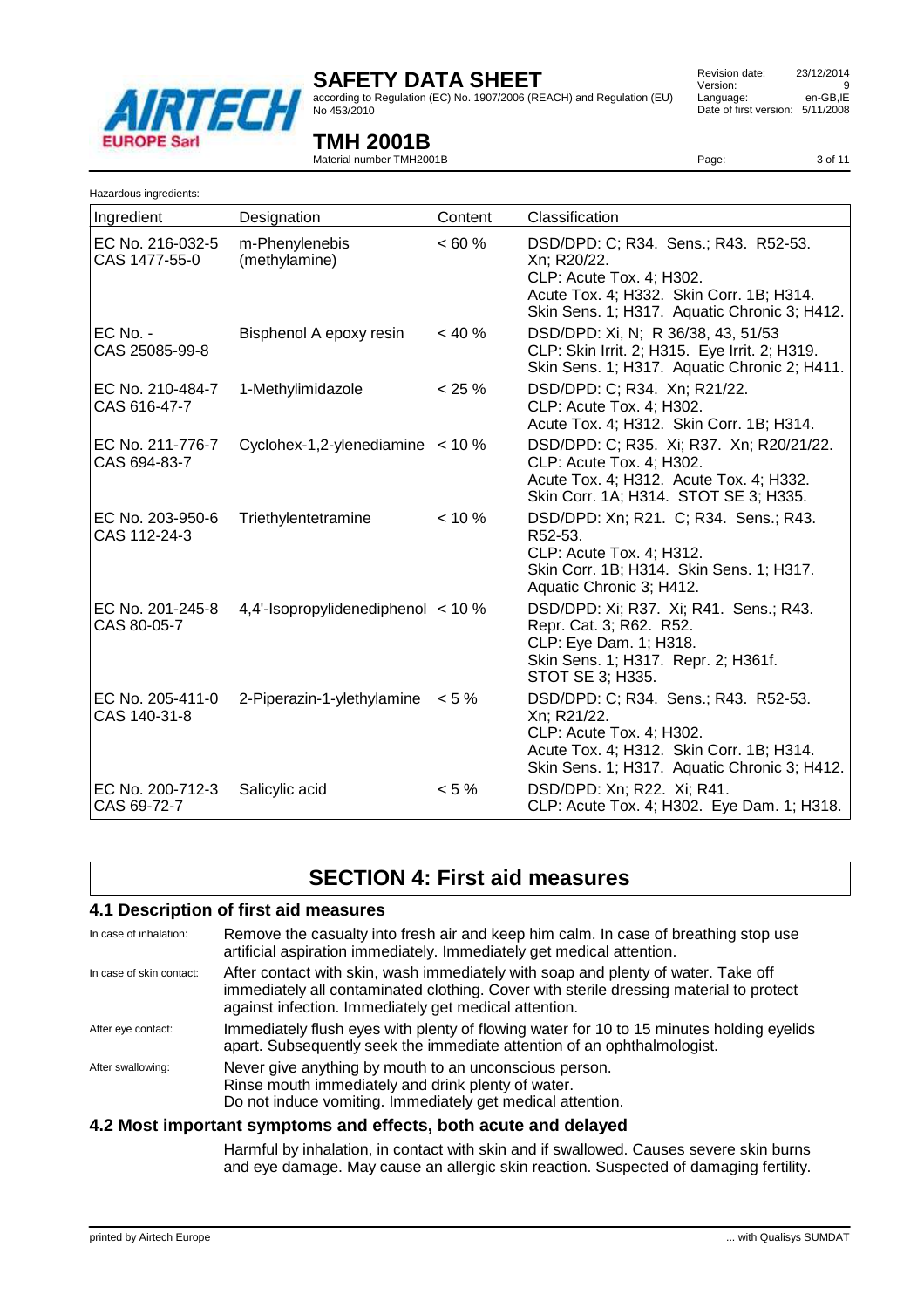

according to Regulation (EC) No. 1907/2006 (REACH) and Regulation (EU) No 453/2010

 Revision date: 23/12/2014 Version: Language: en-GB,IE Date of first version: 5/11/2008

### **TMH 2001B**

Material number TMH2001B

Page: 4 of 11

#### **4.3 Indication of any immediate medical attention and special treatment needed**

Treat symptomatically.

### **SECTION 5: Firefighting measures**

#### **5.1 Extinguishing media**

Suitable extinguishing media:

Water fog, extinguishing powder, foam, carbon dioxide.

Extinguishing media which must not be used for safety reasons:

High power water jet.

#### **5.2 Special hazards arising from the substance or mixture**

This material is combustible, but will not ignite readily.. May form dangerous gases and vapours in case of fire. Formation of numerous unknown compounds is possible. In case of fire may be liberated: ammonia, nitrogen oxides (NOx), carbon monoxide and carbon dioxide.

#### **5.3 Advice for firefighters**

Special protective equipment for firefighters:

Wear a self-contained breathing apparatus and chemical protective clothing.

Additional information: Hazchem-Code: 2X

Seal off endangered area. Cool endangered containers with water spray and, if possible, remove from danger zone. Use water spray jet to knock down vapours. Do not inhale explosion and combustion gases. Do not allow fire water to penetrate into surface or ground water.

### **SECTION 6: Accidental release measures**

#### **6.1 Personal precautions, protective equipment and emergency procedures**

Avoid exposure. Wear protective equipment. Avoid formation of aerosols/vapours. Do not breathe vapour/aerosol/mist. Respiratory protection in case of aerosol or vapour formation. Ensure adequate ventilation, especially in confined areas. Keep away from unprotected people.

#### **6.2 Environmental precautions**

Do not allow to penetrate into soil, waterbodies or drains. If necessary notify appropriate authorities. In case of release, notify competent authorities.

#### **6.3 Methods and material for containment and cleaning up**

Dam spills. Absorb with liquid-binding material (e.g. sand, diatomaceous earth, acid- or universal binding agents) and place in closed containers for disposal. Final cleaning. Dispose of waste according to applicable legislation.

Additional information: Special danger of slipping by leaking/spilling product.

#### **6.4 Reference to other sections**

Refer additionally to section 8 and 13.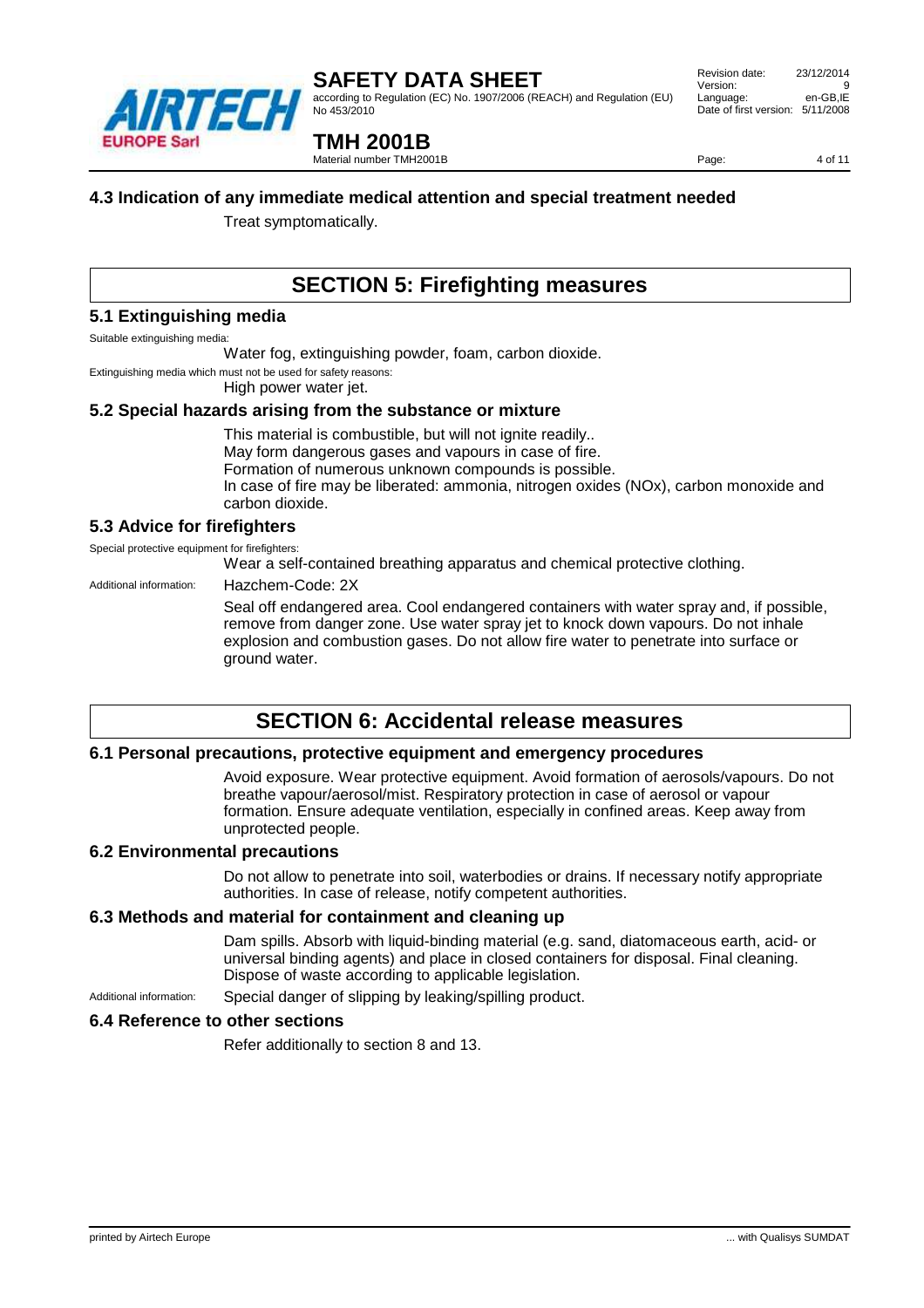

according to Regulation (EC) No. 1907/2006 (REACH) and Regulation (EU) No 453/2010

 Revision date: 23/12/2014 Version: 9<br>
Language: en-GB.IE Language: Date of first version: 5/11/2008

#### **TMH 2001B**

Material number TMH2001B

Page: 5 of 11

### **SECTION 7: Handling and storage**

#### **7.1 Precautions for safe handling**

Advices on safe handling: Provide adequate ventilation, and local exhaust as needed. Execute works under fume hood.

> Avoid exposure. Avoid contact with skin, eyes, and clothing. Avoid the formation of aerosol. Wear self-contained breathing apparatus. Do not breathe vapour/aerosol/mist. Wear suitable protective clothing. When using do not eat, drink or smoke.

Precautions against fire and explosion:

Take standard precautions to prevent fire. Protect from excessive heat. Avoid open flames.

#### **7.2 Conditions for safe storage, including any incompatibilities**

| Requirements for storerooms and containers:                                                                                                                                                                                                                                                                                                           |                                                                                                                                                                                                                                                           |
|-------------------------------------------------------------------------------------------------------------------------------------------------------------------------------------------------------------------------------------------------------------------------------------------------------------------------------------------------------|-----------------------------------------------------------------------------------------------------------------------------------------------------------------------------------------------------------------------------------------------------------|
|                                                                                                                                                                                                                                                                                                                                                       | Store container tightly closed in a dry and cool place. Keep container in a well-ventilated<br>place. Refrigerated storage is recommended to maintain product quality. Do not drop,<br>drag or bang the container. Keep away from incompatible materials. |
| Hints on joint storage:                                                                                                                                                                                                                                                                                                                               | Incompatible materials: Acrylate, strong acids, strong oxidizing agents, epoxides,<br>aldehydes, ketone, halogenated organic compounds.<br>Keep away from food and drinks.                                                                                |
| Storage class:                                                                                                                                                                                                                                                                                                                                        | $8A =$ Combustible corrosive substances                                                                                                                                                                                                                   |
| $\overline{z}$ 0.0 $\overline{z}$ = $\overline{z}$ = $\overline{z}$ = $\overline{z}$ = $\overline{z}$ = $\overline{z}$ = $\overline{z}$ = $\overline{z}$ = $\overline{z}$ = $\overline{z}$ = $\overline{z}$ = $\overline{z}$ = $\overline{z}$ = $\overline{z}$ = $\overline{z}$ = $\overline{z}$ = $\overline{z}$ = $\overline{z}$ = $\overline{z}$ = |                                                                                                                                                                                                                                                           |

#### **7.3 Specific end use(s)**

No information available.

### **SECTION 8: Exposure controls/personal protection**

#### **8.1 Control parameters** Occupational exposure limit values:

| Occupational exposure illuit values. |                                |                                                   |                                                                   |
|--------------------------------------|--------------------------------|---------------------------------------------------|-------------------------------------------------------------------|
| CAS No.                              | Designation                    | vpe                                               | Limit value                                                       |
| 80-05-7                              | 4.4'<br>Isopropylidenediphenol | Europe: IOELV: TWA                                | 10 mg/m <sup>3</sup>                                              |
|                                      |                                | <b>Great Britain: WEL-TWA</b><br>Ireland: 8 hours | 10 mg/m <sup>3</sup> (inhalable fraction)<br>10 mg/m <sup>3</sup> |

#### **8.2 Exposure controls**

Provide adequate ventilation, and local exhaust as needed. Recommended: Execute works under fume hood.

#### **Personal protection equipment**

#### **Occupational exposure controls**

| Respiratory protection: | Use a breathing protection against vapours/aerosol.<br>Recommended: Use filter type $A$ (= against vapours of organic substances) according to<br>EN 14387.<br>The filter class must be suitable for the maximum contaminant concentration<br>(gas/vapour/aerosol/particulates) that may arise when handling the product. If the<br>concentration is exceeded, self-contained breathing apparatus must be used. |
|-------------------------|-----------------------------------------------------------------------------------------------------------------------------------------------------------------------------------------------------------------------------------------------------------------------------------------------------------------------------------------------------------------------------------------------------------------|
| Hand protection:        | Protective gloves according to EN 374.<br>Glove material: Rubber or neoprene<br>Layer thickness (recommended): >0.5 mm.<br>Breakthrough time: not tested.<br>Observe glove manufacturer's instructions concerning penetrability and breakthrough time.                                                                                                                                                          |
| Eye protection:         | Tightly sealed goggles according to EN 166.                                                                                                                                                                                                                                                                                                                                                                     |
| Body protection:        | Protective work clothing, chemical resistant safety shoes<br>Wear face protection if necessary.                                                                                                                                                                                                                                                                                                                 |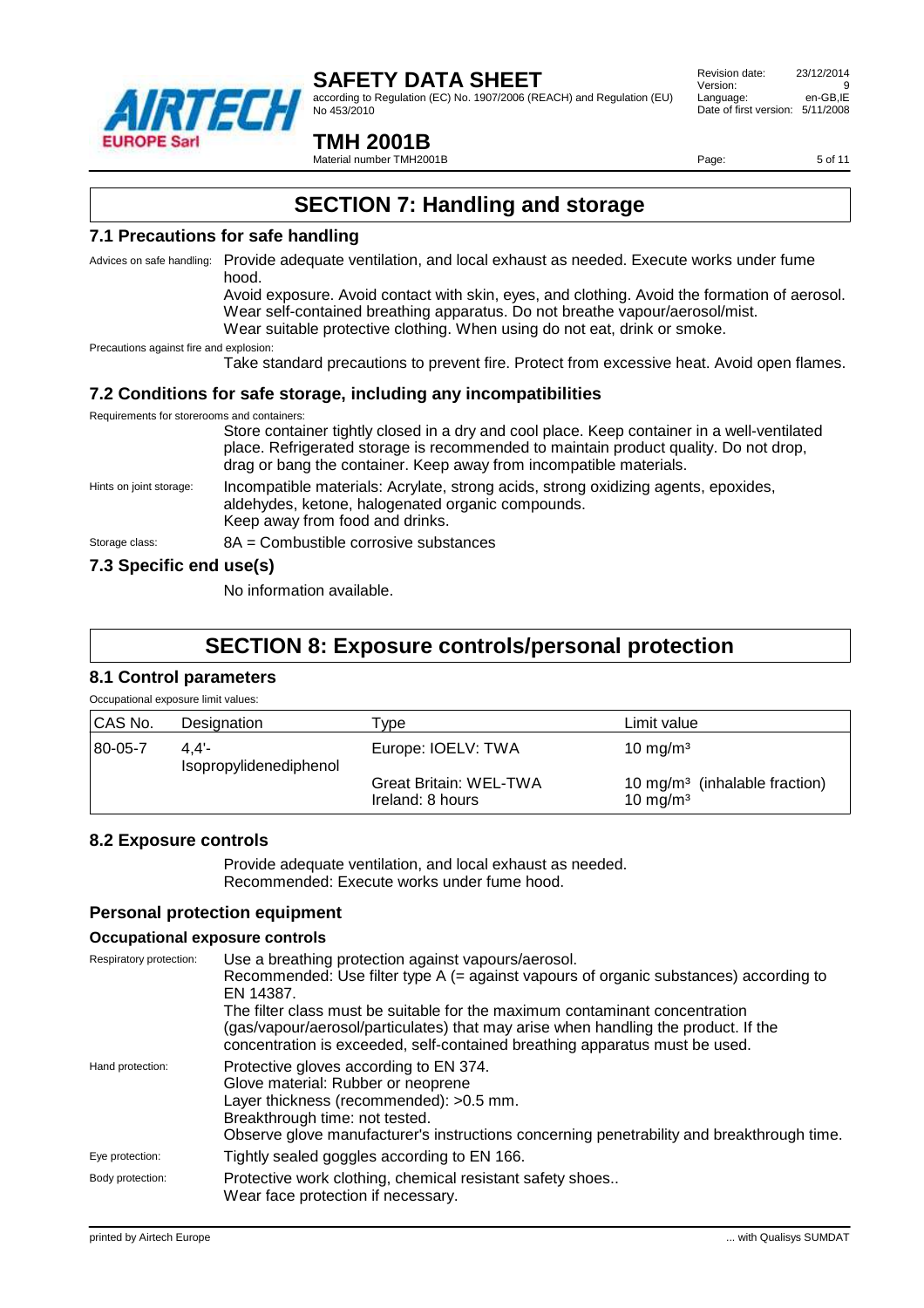

according to Regulation (EC) No. 1907/2006 (REACH) and Regulation (EU) No 453/2010

 Revision date: 23/12/2014 Version: 9<br>
Language: en-GB.IE Language: Date of first version: 5/11/2008

Page: 6 of 11

### **TMH 2001B**

Material number TMH2001B

General protection and hygiene measures:

Avoid exposure. Avoid contact with skin, eyes, and clothing. Change contaminated clothing. Do not breathe vapour/aerosol/mist. Work place should be equipped with a shower and an eye rinsing apparatus.

After work, wash hands and face. When using do not eat, drink or smoke.

### **SECTION 9: Physical and chemical properties**

#### **9.1 Information on basic physical and chemical properties**

| Appearance:<br>Odour:<br>Odour threshold: | Form: liquid<br>Colour: amber<br>characteristic<br>no data available |
|-------------------------------------------|----------------------------------------------------------------------|
| pH value:                                 | no data available                                                    |
| Melting point/freezing point:             | no data available                                                    |
| Initial boiling point and boiling range:  | no data available                                                    |
| Flash point/flash point range:            | > 93 °C                                                              |
| Evaporation rate:                         | no data available                                                    |
| Flammability:                             | no data available                                                    |
| Explosive properties:                     | no data available                                                    |
| Explosion limits:                         | no data available                                                    |
| Vapour pressure:                          | no data available                                                    |
| Vapour density:                           | no data available                                                    |
| Density:                                  | 1.10 $g/mL$                                                          |
| Solubility:                               | no data available                                                    |
| Partition coefficient: n-octanol/water:   | no data available                                                    |
| Auto-ignition temperature:                | no data available                                                    |
| Thermal decomposition:                    | no data available                                                    |
| Viscosity, dynamic:                       | no data available                                                    |
| Explosive properties:                     | no data available                                                    |
| Oxidizing characteristics:                | no data available                                                    |
|                                           |                                                                      |

#### **9.2 Other information**

Additional information: no data available

### **SECTION 10: Stability and reactivity**

#### **10.1 Reactivity**

Refer to section: Possibility of hazardous reactions.

#### **10.2 Chemical stability**

Stable under recommended storage conditions.

#### **10.3 Possibility of hazardous reactions**

Exothermic reactions with oxidizing agents, acids, aldehydes, ketone and halogenated organic compounds

#### **10.4 Conditions to avoid**

Protect from excessive heat. Avoid formation of aerosols/vapours.

#### **10.5 Incompatible materials**

Strong oxidizing agents, acids, aldehydes, ketone and halogenated organic compounds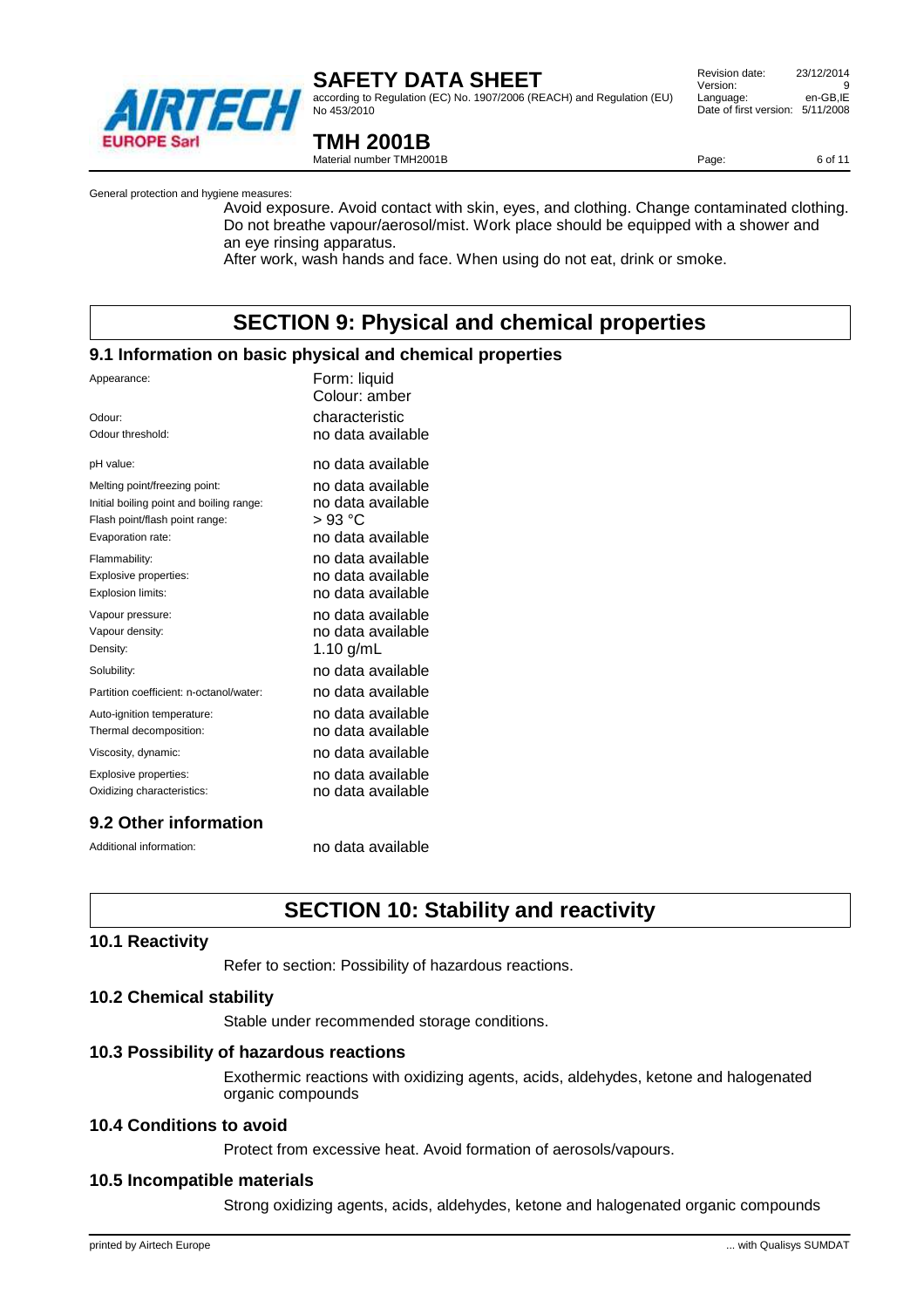

according to Regulation (EC) No. 1907/2006 (REACH) and Regulation (EU) No 453/2010

#### Revision date: 23/12/2014 Version: 9<br>
Language: en-GB.IE Language: Date of first version: 5/11/2008

Page: 7 of 11

### **TMH 2001B**

Material number TMH2001B

#### **10.6 Hazardous decomposition products**

ammonia, nitrogen oxides (NOx), carbon monoxide and carbon dioxide. Formation of numerous unknown compounds is possible. Thermal decomposition: no data available

### **SECTION 11: Toxicological information**

#### **11.1 Information on toxicological effects**

Toxicological effects: Acute toxicity (oral): Acute Tox. 4; H302 = Harmful if swallowed. The product has not been tested. The statement is derived from the properties of the single components. ATEmix (calculated): 300< ATE<= 2000. Acute toxicity (dermal): Acute Tox. 4; H312 = Harmful in contact with skin. The product has not been tested. The statement is derived from the properties of the single components. ATEmix (calculated): 1000< ATE<= 2000. Acute toxicity (inhalative): Acute Tox. 4; H332 = Harmful if inhaled. The product has not been tested. The statement is derived from the properties of the single components. ATEmix (calculated): 1< ATE<= 5. Skin corrosion/irritation, eye damage/irritation: Skin Corr. 1B; H314 = Causes severe skin burns and eye damage. Sensitisation to the respiratory tract: Lack of data. Skin sensitisation: Skin Sens. 1; H317 = May cause an allergic skin reaction. The product has not been tested. The statement is derived from the properties of the single components. Germ cell mutagenicity/Genotoxicity: Lack of data. Carcinogenicity: Lack of data. Reproductive toxicity: Repr. 2; H361f = Suspected of damaging fertility. The product has not been tested. The statement is derived from the properties of the single components. Effects on or via lactation: Lack of data. Specific target organ toxicity (single exposure): Lack of data. Specific target organ toxicity (repeated exposure): Based on available data, the classification criteria are not met. The product has not been tested. The statement is derived from the properties of the single components. Chronic toxicity: Possible danger of damage to liver and kidneys. Aspiration hazard: Lack of data. Carcinogenic, germ cell mutagen and reproduction effects: Repr. Cat. 3 - Possible risk of harm to the unborn child. **Symptoms** In case of inhalation: Sore throat, headache, fatigue, dizziness, cough, nausea, vomiting. In case of ingestion: Burns in the mouth, pharynx, oesophagus, and gastrointestinal tract.

Other symptoms: Danger of stomach perforation. Abdominal pain, nausea, sore throat, vomiting, thirst and coma. After contact with skin: Burns, causes poorly healing wounds. After eye contact: Danger of loss of sight, burns.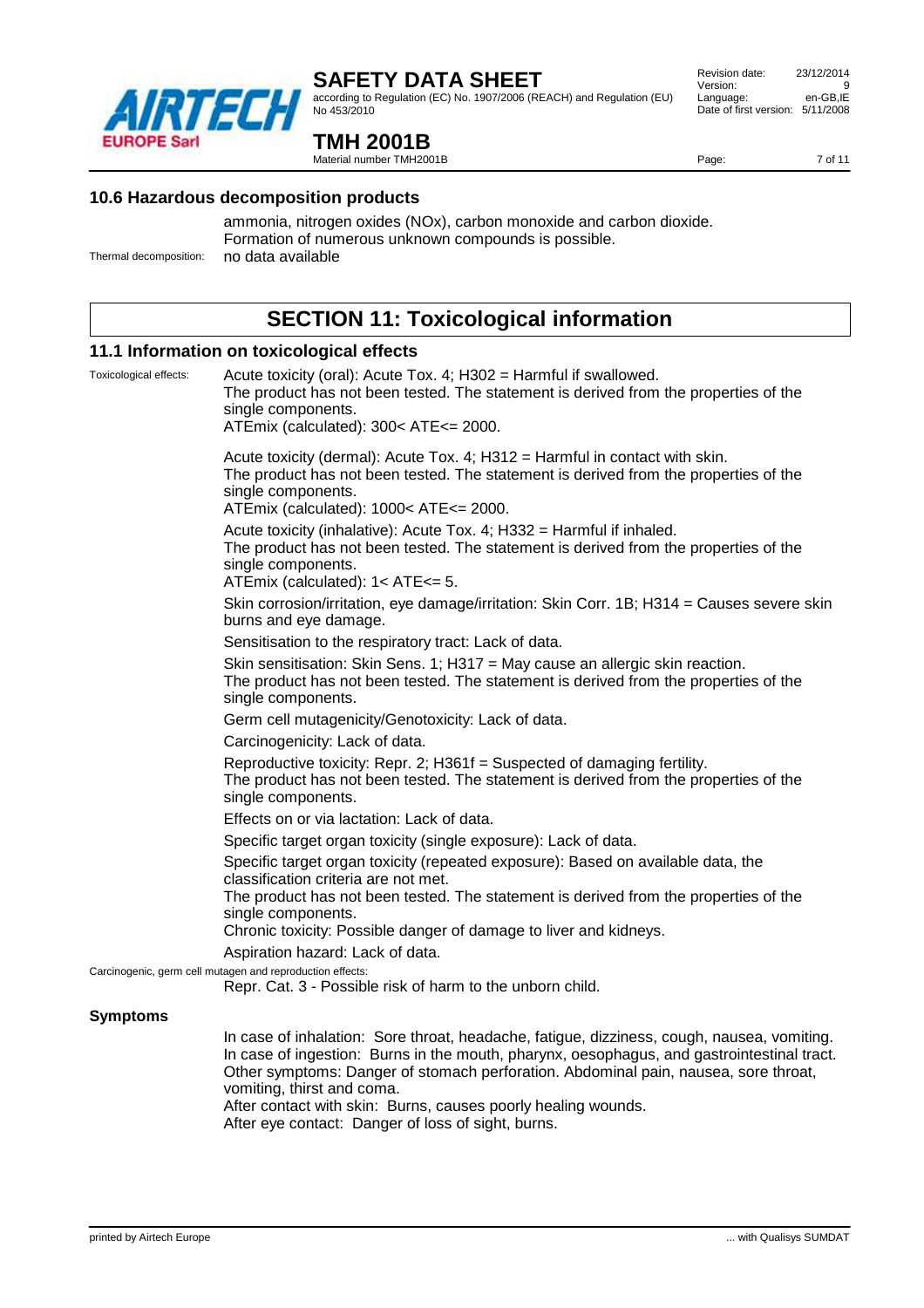

according to Regulation (EC) No. 1907/2006 (REACH) and Regulation (EU) No 453/2010

 Revision date: 23/12/2014 Version: 9<br>
Language: en-GB.IE Language: Date of first version: 5/11/2008

### **TMH 2001B**

Material number TMH2001B

Page: 8 of 11

### **SECTION 12: Ecological information**

#### **12.1 Toxicity**

Aquatic toxicity: Toxic to aquatic life with long lasting effects.

#### **12.2. Persistence and degradability**

Further details: no data available

#### **12.3 Bioaccumulative potential**

Partition coefficient: n-octanol/water:

no data available

#### **12.4 Mobility in soil**

no data available

#### **12.5 Results of PBT and vPvB assessment**

no data available

#### **12.6 Other adverse effects**

General information: Do not allow to enter into ground-water, surface water or drains.

### **SECTION 13: Disposal considerations**

#### **13.1 Waste treatment methods**

#### **Product**

| Waste key number: | 08 04 09 $^*$ = Waste adhesives and sealants containing organic solvents or other<br>dangerous substances.<br>$MFSU =$ manufacture, formulation, supply and use<br>* = Evidence for disposal must be provided. |
|-------------------|----------------------------------------------------------------------------------------------------------------------------------------------------------------------------------------------------------------|
| Recommendation:   | Dispose of waste according to applicable legislation.                                                                                                                                                          |
| __________        |                                                                                                                                                                                                                |

#### **Contaminated packaging**

Recommendation: Dispose of waste according to applicable legislation. Handle contaminated packages in the same way as the substance itself. Do not remove label until container is thoroughly cleaned. Non-contaminated packages may be recycled.

### **SECTION 14: Transport information**

#### **14.1 UN number**

ADR/RID, IMDG, IATA: 2735

#### **14.2 UN proper shipping name**

ADR/RID, IMDG, IATA: UN 2735, AMINES, LIQUID, CORROSIVE, N.O.S. or POLYAMINES, LIQUID, CORROSIVE, N.O.S. (m-Phenylenebis(methylamine), 1-Methylimidazole and cyclohex-1,2-ylenediamine)

#### **14.3 Transport hazard class(es)**

| ADR/RID: | Class 8, Code: C7  |
|----------|--------------------|
| IMDG:    | Class 8, Subrisk - |
| IATA:    | Class 8            |

#### **14.4 Packing group**

ADR/RID, IMDG, IATA: |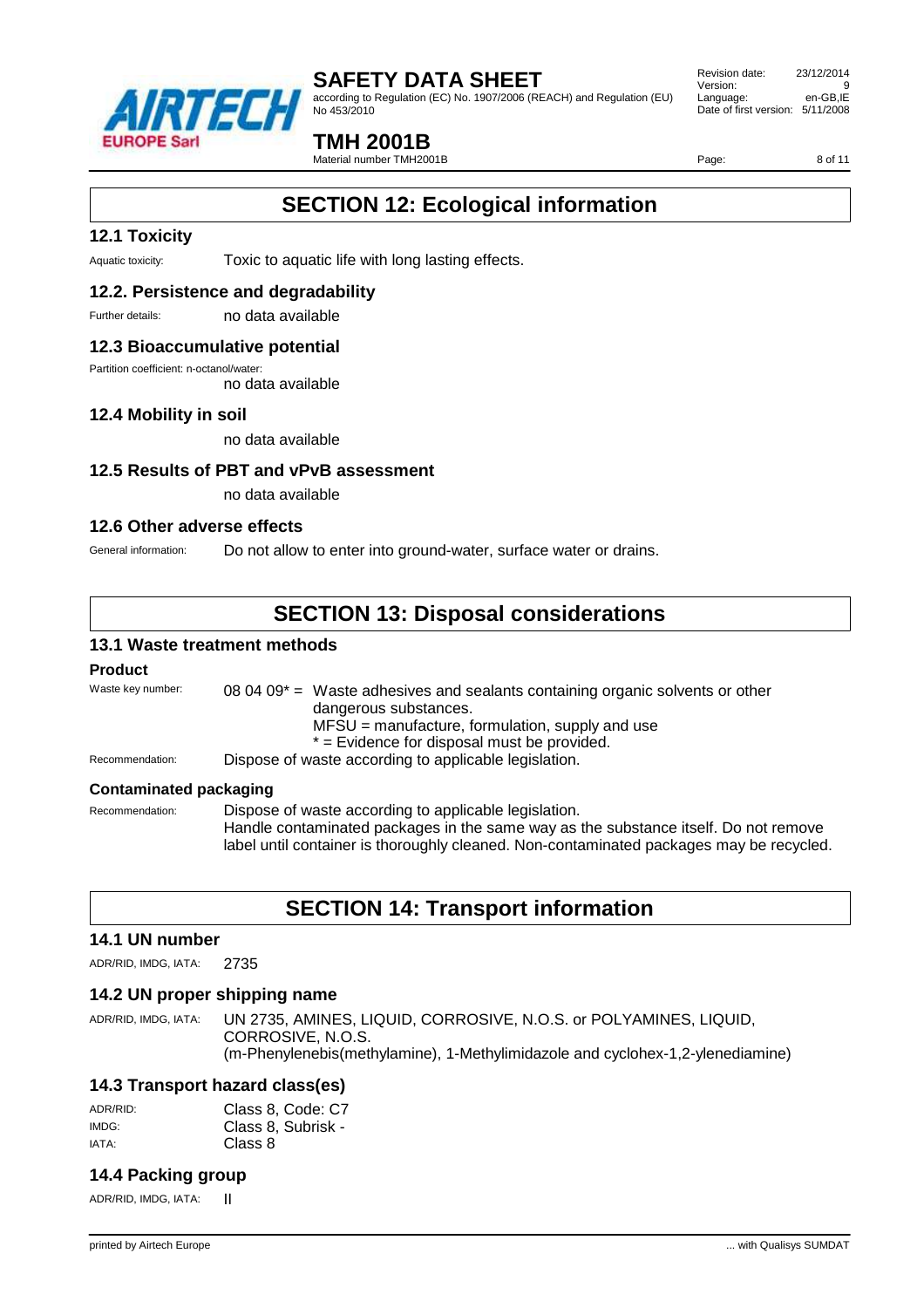according to Regulation (EC) No. 1907/2006 (REACH) and Regulation (EU) No 453/2010

### **TMH 2001B**

 $F-A. S-B$ 

P001

IBC02

T11 TP1, TP27

Passenger Ltd.Qty.: Pack.Instr. Y840 - Max. Net Qty/Pkg. 0.5 L<br>Passenger: Pack.Instr. 851 - Max. Net Qty/Pkg. 1 L

Cargo: Pack.Instr. 855 - Max. Net Qty/Pkg. 30 L

Material number TMH2001B

| <b>14.5 Environmental hazards</b> |  |
|-----------------------------------|--|
|-----------------------------------|--|

**FUROPE Sarl** 

### **14.6 Special precautions for user**

Yes

#### **Land transport (ADR/RID)**

| Sea transport (IMDG)                     |                                            |                                    |
|------------------------------------------|--------------------------------------------|------------------------------------|
| Tunnel restriction code:                 | E                                          |                                    |
|                                          |                                            |                                    |
| Tank coding:                             | L4BN                                       |                                    |
| Portable tanks - Special provisions:     | TP1 TP27                                   |                                    |
| Portable tanks - Instructions:           | T11                                        |                                    |
| Special provisions for packing together: | MP15                                       |                                    |
| Contaminated packaging - Instructions:   | P001 IBC02                                 |                                    |
| EQ:                                      | E2                                         |                                    |
| Limited quantities:                      | 1 L                                        |                                    |
| Special provisions:                      | 274                                        |                                    |
| Hazard label:                            | 8                                          | $\left\langle \cdot \right\rangle$ |
| Warning board:                           | ADR/RID: Kemmler-number 80, UN number 2735 |                                    |

| EmS:                                   | r-A             |
|----------------------------------------|-----------------|
| Special provisions:                    | 274             |
| Limited quantities:                    | 1 I             |
| EQ:                                    | E2.             |
| Contaminated packaging - Instructions: | POO             |
| Contaminated packaging - Provisions:   |                 |
| IBC - Instructions:                    | IBC             |
| <b>IBC - Provisions:</b>               |                 |
| Tank instructions - IMO:               |                 |
| Tank instructions - UN:                | T <sub>11</sub> |
| Tank instructions - Provisions:        | TP1             |
| Stowage and segregation:               | Cat             |
| Properties and observations:           | Col             |

Segregation group: 18

Hazard: Corrosive EQ: E2

Special Provisioning: 
A3 A803<br>
ERG: 
A ERG: 8L

**Air transport (IATA)**









### **14.7 Transport in bulk according to Annex II of MARPOL 73/78 and the IBC Code**

to skin, eyes and mucous membranes.

Pack.Instr. 851 - Max. Net Qty/Pkg. 1 L

no data available

### **SECTION 15: Regulatory information**

#### **15.1 Safety, health and environmental regulations/legislation specific for the substance or mixture**

#### **National regulations - Great Britain**

Hazchem-Code: 2X



Page: 9 of 11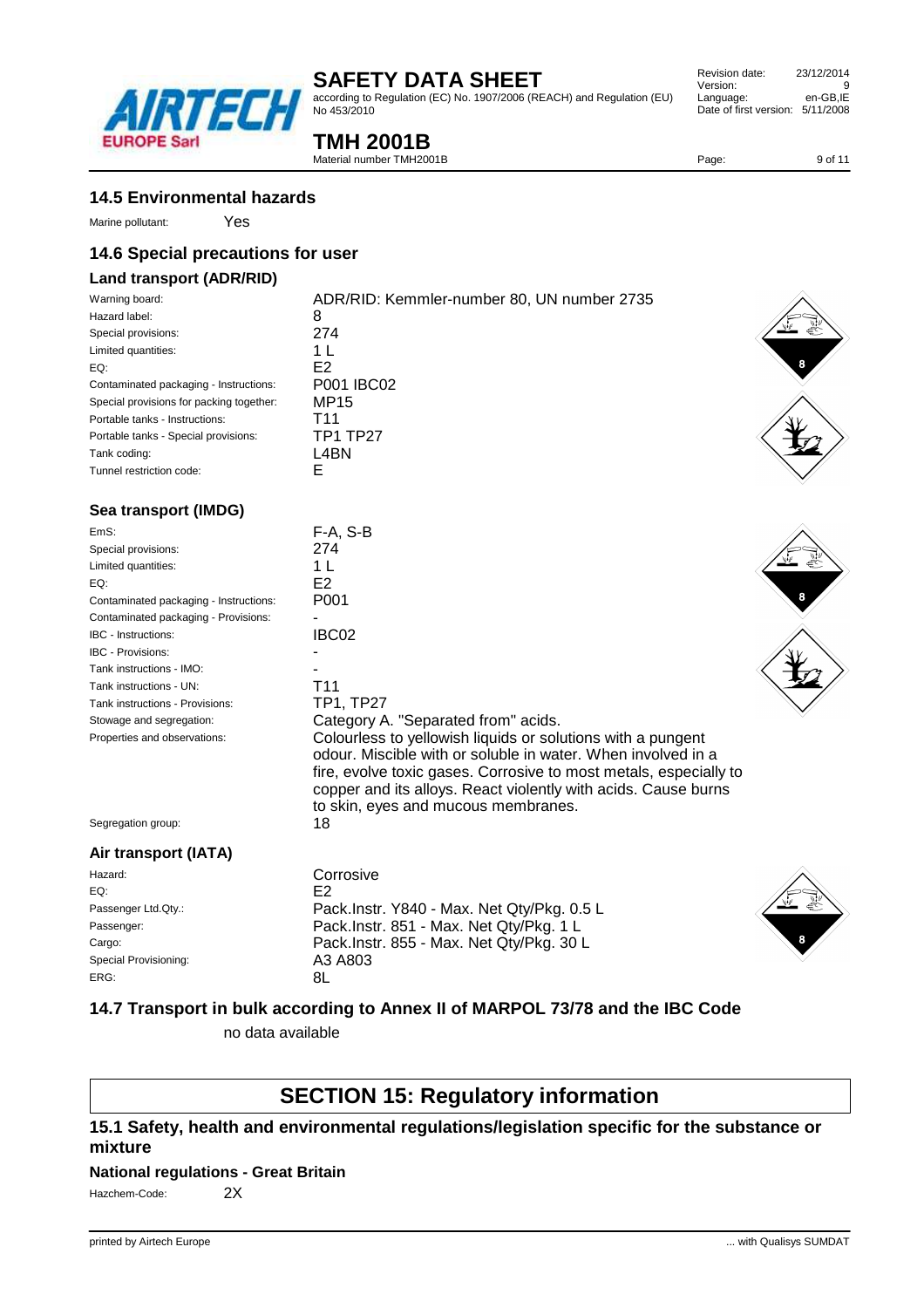

Signal word: **Danger**

### **SAFETY DATA SHEET**

according to Regulation (EC) No. 1907/2006 (REACH) and Regulation (EU) No 453/2010

| Revision date:         | 23/12/2014 |
|------------------------|------------|
| Version:               | 9          |
| Language:              | en-GB.IE   |
| Date of first version: | 5/11/2008  |
|                        |            |

### **TMH 2001B**

Material number TMH2001B

Page: 10 of 11

#### **National regulations - EC member states**





| <b>Jiyilal WUIU.</b>      | Danyer           |                                                                            |
|---------------------------|------------------|----------------------------------------------------------------------------|
| Hazard statements:        | H302             | Harmful if swallowed.                                                      |
|                           | H312             | Harmful in contact with skin.                                              |
|                           | H314             | Causes severe skin burns and eye damage.                                   |
|                           | H317             | May cause an allergic skin reaction.                                       |
|                           | H332             | Harmful if inhaled.                                                        |
|                           | H361f            | Suspected of damaging fertility.                                           |
| Precautionary statements: | P <sub>201</sub> | Obtain special instructions before use.                                    |
|                           | P <sub>260</sub> | Do not breathe vapours.                                                    |
|                           | P271             | Use only outdoors or in a well-ventilated area.                            |
|                           | P280             | Wear protective gloves/protective clothing/eye protection/face protection. |
|                           | P303+P361+P353   |                                                                            |
|                           |                  | IF ON SKIN (or hair): Remove/Take off immediately all contaminated         |
|                           |                  | clothing. Rinse skin with water/shower.                                    |
|                           | P310             | Immediately call a POISON CENTER/doctor.                                   |
|                           | P405             | Store locked up.                                                           |
|                           |                  |                                                                            |

#### **15.2 Chemical Safety Assessment**

For this mixture a chemical safety assessment is not required.

### **SECTION 16: Other information**

#### **Further information**

Wording of the H-phrases under paragraph 2 and 3:

- H302 = Harmful if swallowed.
- H312 = Harmful in contact with skin.
- H314 = Causes severe skin burns and eye damage.
- H315 = Causes skin irritation.
- H317 = May cause an allergic skin reaction.
- H318 = Causes serious eye damage.
- H319 = Causes serious eye irritation.
- H332 = Harmful if inhaled.
- H335 = May cause respiratory irritation.
- H361f = Suspected of damaging fertility.
- H411 = Toxic to aquatic life with long lasting effects.
- H412 = Harmful to aquatic life with long lasting effects.